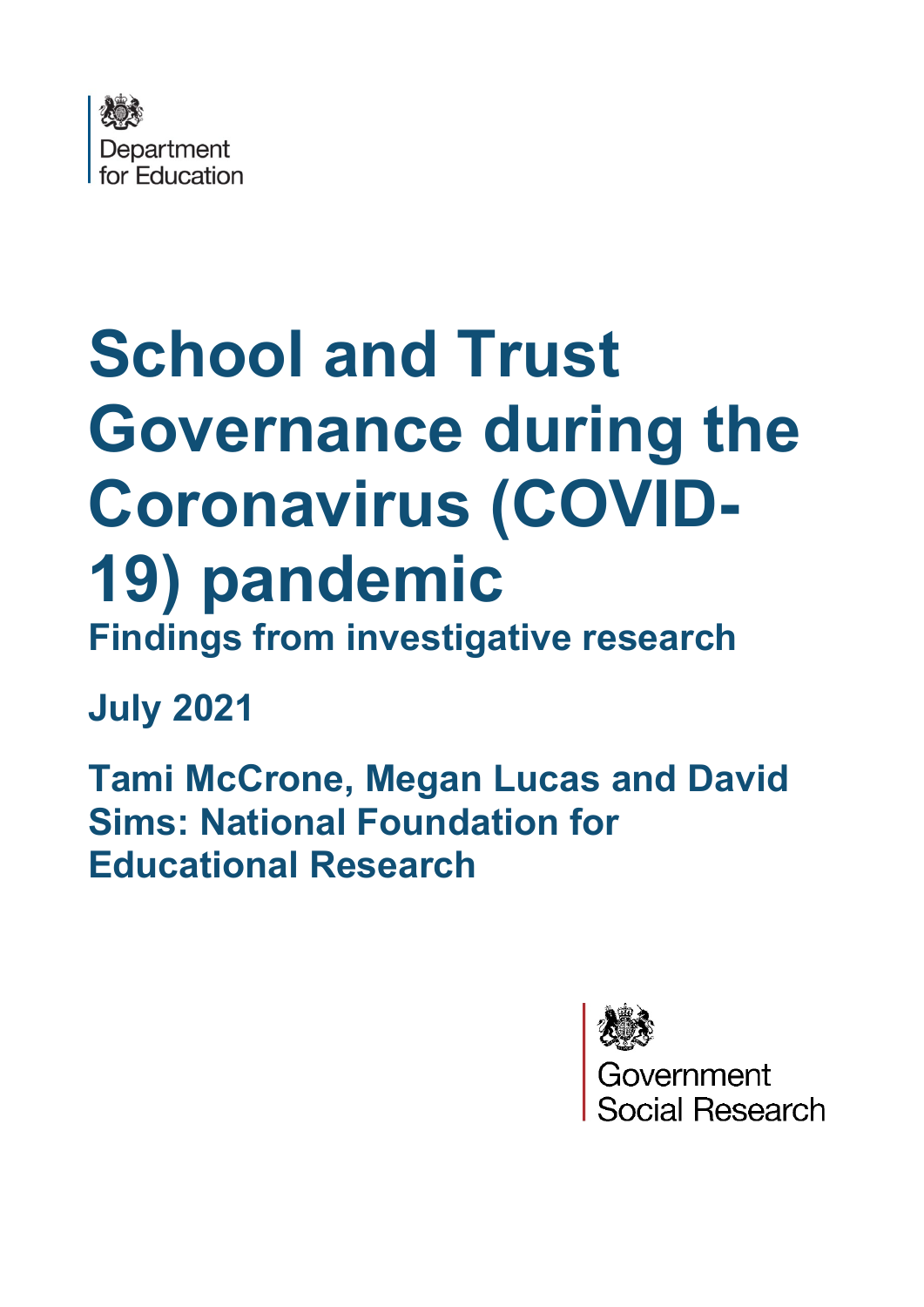## **Contents**

| <b>Executive Summary</b>                                                                    | 3              |  |  |  |
|---------------------------------------------------------------------------------------------|----------------|--|--|--|
| Ways of working                                                                             | 3              |  |  |  |
| Roles and responsibilities of governing boards                                              | 3              |  |  |  |
| Perceived effectiveness of governing boards                                                 | $\overline{4}$ |  |  |  |
| Support                                                                                     | $\overline{4}$ |  |  |  |
| Implications and lessons learned                                                            | 4              |  |  |  |
| Key messages                                                                                | 5              |  |  |  |
| Introduction                                                                                | 6              |  |  |  |
| Covid-19: a challenging context                                                             | 6              |  |  |  |
| Background to the NFER school and trust governance research during the Covid-19<br>pandemic | 8              |  |  |  |
| Aims and focus of case studies                                                              | 8              |  |  |  |
| Case-study method and timeline                                                              | 9              |  |  |  |
| Roles and responsibilities for Governing Boards during the Covid-19 pandemic                |                |  |  |  |
| Ways of working                                                                             | 10             |  |  |  |
| Roles and responsibilities during the pandemic                                              | 11             |  |  |  |
| Perceived effectiveness of governing boards                                                 | 15             |  |  |  |
| Support                                                                                     | 15             |  |  |  |
| Sources and types of support received during the pandemic                                   | 15             |  |  |  |
| Changes in hours spent on governance activities                                             | 17             |  |  |  |
| Implications and lessons learned                                                            | 18             |  |  |  |
| Future changes to ways of working                                                           | 18             |  |  |  |
| Implications for governance in future                                                       | 19             |  |  |  |
| Governance priorities for the next year                                                     | 21             |  |  |  |
| References                                                                                  | 23             |  |  |  |
| Appendix 1 - Case-study method                                                              | 25             |  |  |  |
| Appendix 2 – Governance definitions                                                         |                |  |  |  |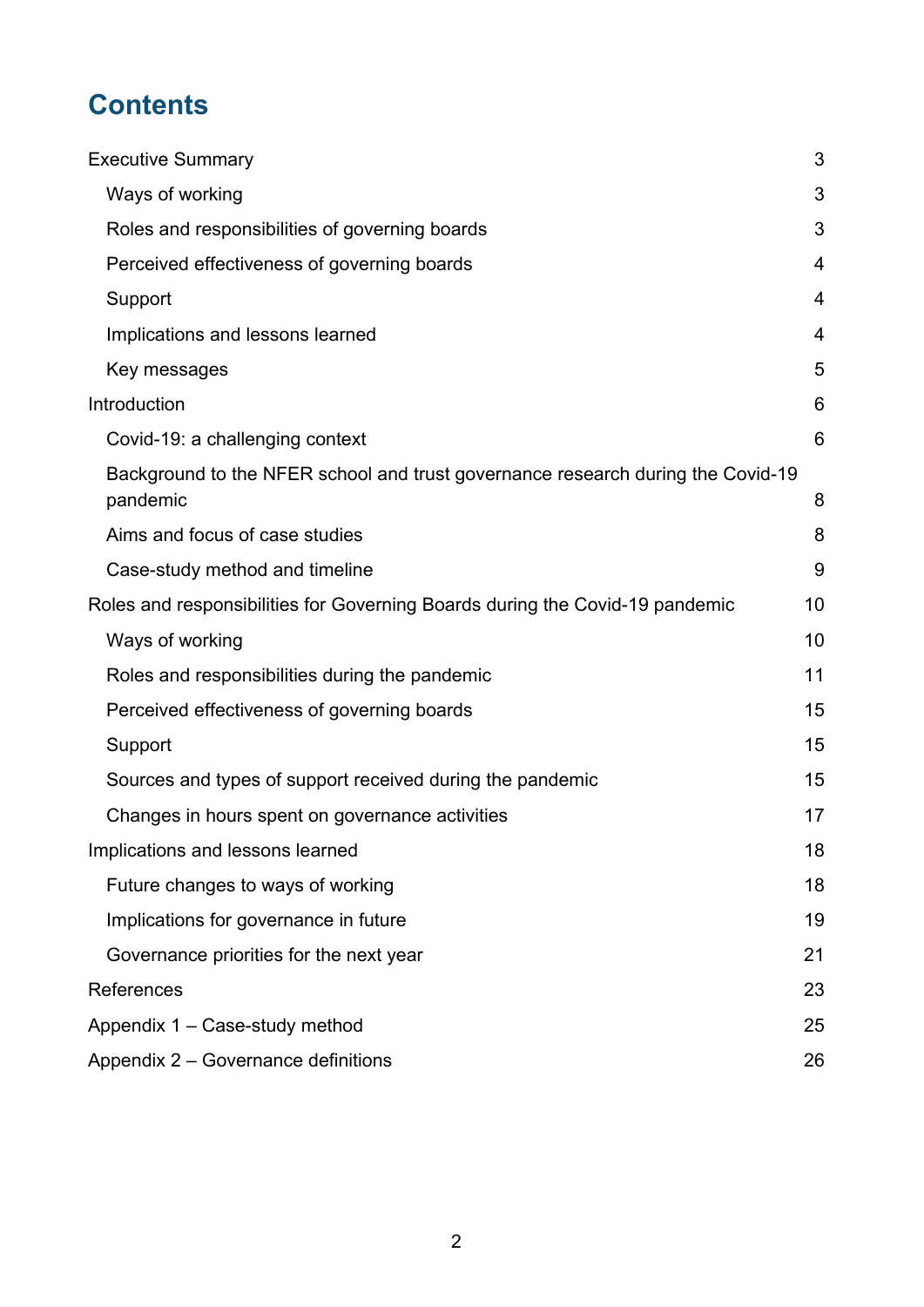## <span id="page-2-0"></span>**Executive Summary**

The Coronavirus (COVID-19) pandemic in 2020-2021 has presented extensive challenges to the education system including the leadership and governance of schools and trusts. This research investigated how governing boards responded to these challenges, drawing out implications for governance in the future. The Department for Education (DfE) originally commissioned the National Foundation for Educational Research (NFER) to undertake a larger-scale qualitative study but because of COVID-19 we agreed with DfE that the work would be scaled back and that we would produce a paper, rather than a fuller report, on how governors and trustees addressed the particular challenges to schools and trusts emerging from the COVID-19 pandemic. The research comprised four (virtual) case studies<sup>[1](#page-2-3)</sup> conducted between December 2020 and January 2021 in England which included interviews with individuals fulfilling the roles of chair, governor, trustee, clerk and executive leader in trusts and schools and observations of governing board meetings.

What follows are the key findings from the four case studies.

#### <span id="page-2-1"></span>**Ways of working**

Governing boards adapted their ways of working to the conditions imposed by COVID-19-related restrictions which severely reduced in-person contact and communication between their members. Their swift response involved instigating remote governance through using online technology to hold virtual governing board and committee meetings. Despite some initial technical hitches, this approach enabled the continuance of meetings with minimum disruption. The benefits of meeting virtually included increased attendance, less travel for many attendees and more focused meetings. However, virtual meetings sometimes limited interaction and stifled nuanced debate in meetings.

#### <span id="page-2-2"></span>**Roles and responsibilities of governing boards**

Broadly, there were no changes to roles and responsibilities and no restructuring of governing boards or their sub-committees. Schemes of delegation remained the same. They continued to fulfil their strategic responsibilities for recruitment, safeguarding and exclusions. Challenge and support were provided to executive leaders as they developed new strategies for the delivery of remote learning, learning recovery activities, and pupil safeguarding and support. Risk assessments were more frequently updated by school leaders and signed off by governing boards. Governing boards were spending a substantial amount of time on reading and interpreting COVID-19-related information, including Government guidance, and supporting its application in their schools.

<span id="page-2-3"></span><sup>1</sup> Two multi-academy trusts; one single academy trust; and one maintained school (supported by a federation).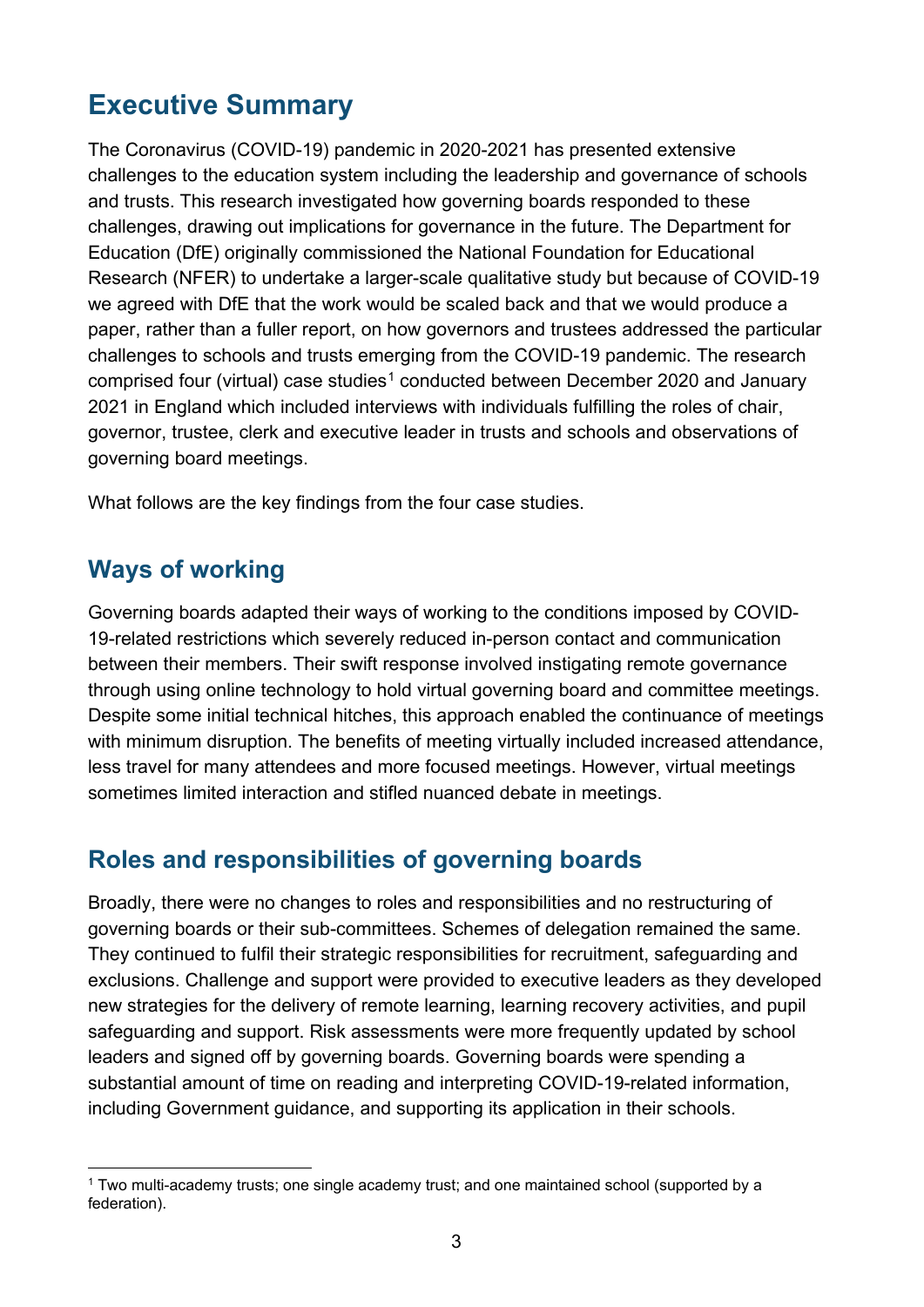### <span id="page-3-0"></span>**Perceived effectiveness of governing boards**

Perceptions of the effectiveness of how governing boards were operating compared with pre-COVID-19 were mixed. Some chairs, governors, trustees and clerks considered that governing boards were now operating more efficiently and using technology to facilitate access to, and attendance at, meetings by experts such as school improvement advisers. In contrast, others thought that they were less effective because the quality of discussion was lower than at face-to-face meetings and the lack of in-person visits reduced opportunities for governors and trustees to have visibility in school. This inhibited their ability to take a longer-term perspective of schools' development. Whilst there were reports of more and less effective operation of the boards, others felt that there was no change and governing boards were operating at a similar level to that experienced pre-COVID-19.

### <span id="page-3-1"></span>**Support**

Overall, interviewees considered that they had received sufficient support to carry out their governance roles during the pandemic. The main sources of support which helped them to manage the fast-moving flow of information relating to COVID-19 and education were: local authorities, the Confederation of School Trusts (CST), the National Governance Association (NGA), and local governance services suppliers, all of which provided useful briefings and regular updates. Other sources and types of support were received from colleagues within a trust (such as from a clerk), local headteacher networks, the Association of School and College Leaders (ASCL) and the Key for School Leaders (an information service for school leaders).

The majority of interviewees believed they were working more hours than before the pandemic largely due to keeping up-to-date with information on the changing COVID-19 situation, wanting to support the executive leader and school, and ensuring that policies and procedures were updated.

#### <span id="page-3-2"></span>**Implications and lessons learned**

Future meeting arrangements were one of the main implications for school and trust governance emerging from the case studies. On the whole, interviewees recognised the potential of including virtual meetings in future ways of working in some capacity. Looking ahead, they indicated that there was a place for online meetings in future and that it is likely that they would use a hybrid model of online and face-to-face meetings. The majority of interviewees believed that face-to-face meetings remained vital, especially for developing strategy, and were generally viewed to elicit more in-depth, nuanced discussions.

Two other implications for school and trust governance identified by two of the case studies focused on questions that the governing boards were considering in light of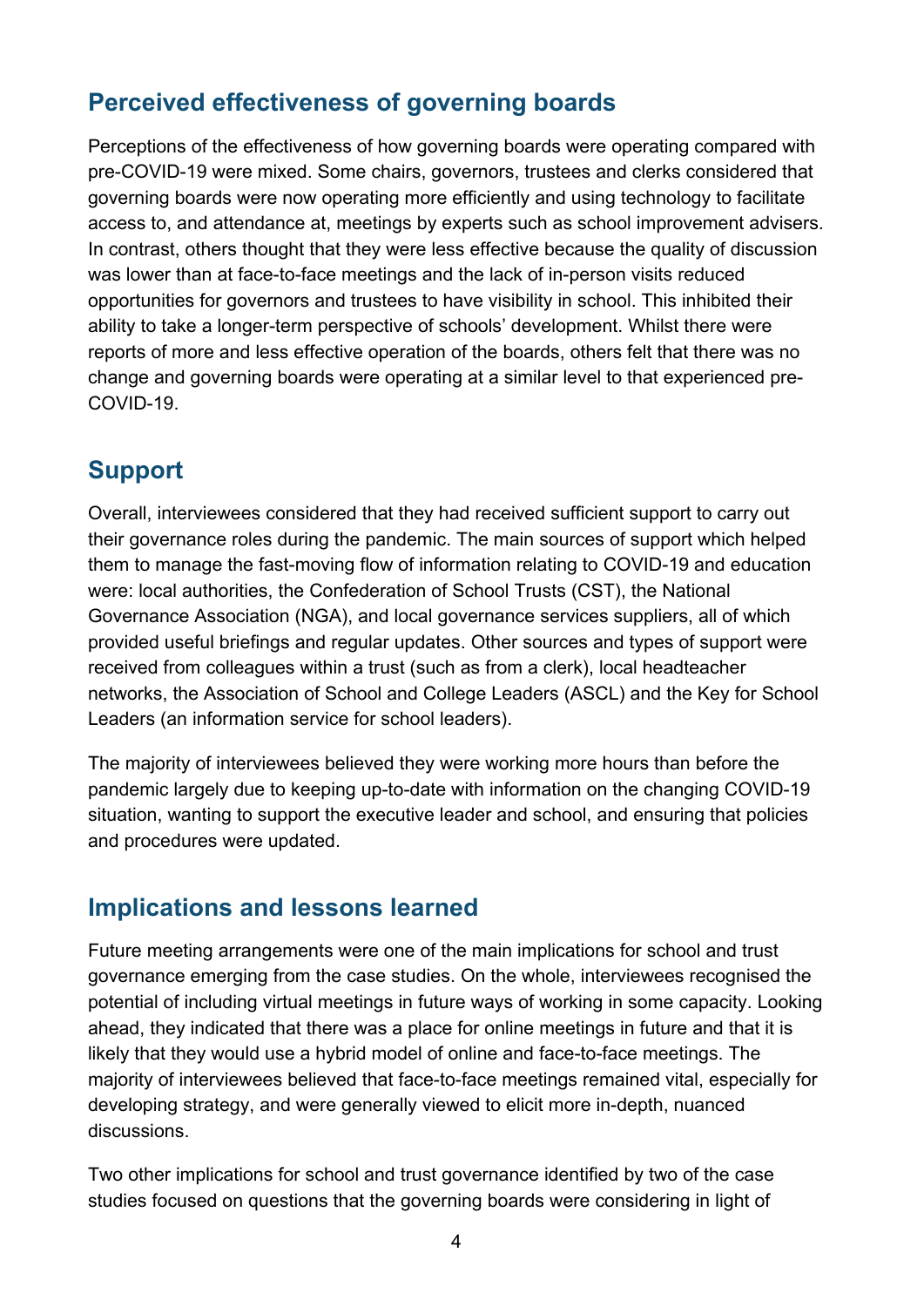changes to education brought about by COVID-19. The first question was how to exercise oversight and ensure scrutiny of schools' use of technology to provide a range of appropriate learning opportunities for all pupils in the future. The second question was how to take into consideration the implications of changes to ways of learning, the assessment of educational outcomes and use of different outcome measures in holding schools to account in the future.

Lessons learned from governing boards in schools and trusts during the pandemic included: the relevance and significance of having well-considered, up-to-date policies and procedures such as risk assessments and continuity plans; the importance of having an existing effective governing board in place that can respond quickly to changing circumstances and related challenges; and understanding that virtual meetings can improve the level of communication with all governors, and offer increased flexibility in terms of the timing of meetings and efficiently managing the business on the agenda.

The main priorities for governance looking ahead over the next year identified by casestudy interviewees are to ensure that students have access to the full learning experience again; helping them to recover in terms of academic and social progress; ensuring stable leadership within the school or trust, including governors and trustees; and improving or restoring well-being for staff and pupils.

#### <span id="page-4-0"></span>**Key messages**

The key messages from this case-study research are as follows:

Governing boards have adapted well to operating in the challenging context of the COVID-19 pandemic but the need to be highly responsive to the ever-changing situation has impacted on their ability to take a long-term strategic perspective.

COVID-19 has provided a learning opportunity for governing boards. For example, it has forced them to consider the role technology could play in governance practice in the future and how this could benefit them moving forwards. The value of particular policies and procedures has also been made apparent.

Looking ahead, governing boards are concerned with supporting schools to recover and re-engage pupils in learning. The pandemic has highlighted some opportunities such as the potential of technology to support learning opportunities in future. It has also put the spotlight on some challenges, for example how to hold schools to account in a fair way that appropriately scrutinises educational outcomes in the context of COVID-19's disruption of schools and the external examination system.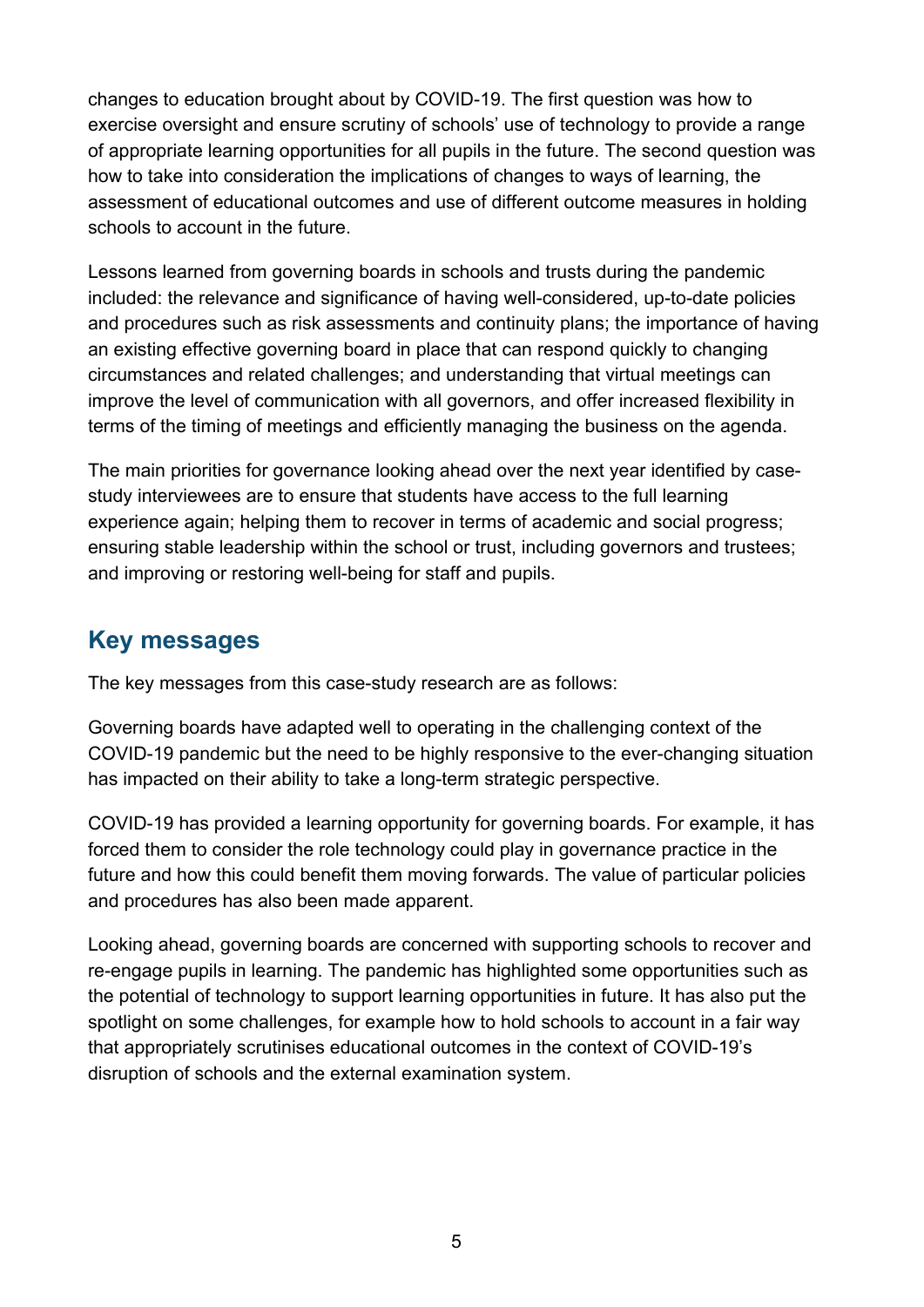## <span id="page-5-0"></span>**Introduction**

This paper presents the findings of a small-scale research study based on case studies that investigated how school and trust governing boards in England responded to the COVID-19 pandemic in 2020-2021. The Department for Education (DfE) originally commissioned the National Foundation for Educational Research (NFER) to undertake a larger-scale qualitative study. Due to COVID-19, and the national lockdown announced on 4th January 2021, it was agreed with the DfE not to overburden schools and trusts so the research was scaled back from 15 to four case studies. This provided data for writing a paper rather than a fuller report.

The four (virtual) case studies<sup>[2](#page-5-2)</sup> were conducted between December 2020 and January 2021 in England. They included interviews with individuals fulfilling the roles of chair, governor, trustee, clerk and executive leader in trusts and schools and observations of governing board meetings. The study combined an investigation into current governance challenges with a forward-looking focus on the implications and lessons learned for future governance practice. It should be noted that although the findings and insights presented here provide illustrations of school and trust governance during the COVID-19 pandemic, they should not be interpreted as necessarily representing the bigger picture of how governance has responded to COVID-19 across England.

#### <span id="page-5-1"></span>**COVID-19: a challenging context**

The COVID-19 pandemic has created an extremely challenging context for schools and trusts to educate pupils. This observation by Montacute and Cullinane (2021) captures the magnitude: 'The COVID-19 pandemic has brought about a level of disruption to young people's educations at a scale previously unimaginable in modern times'. It is important to understand the scope, range and depth of the challenges facing schools and trusts in this environment, which make far-reaching demands on leadership and governance.

During the first national lockdown implemented in March 2020, schools were closed to the majority of learners but remained open for the children of critical workers and vulnerable pupils and only reopened in June to some year groups. DfE guidance stated that schools 'should allow only vulnerable children and young people and the children of critical workers to attend … All other pupils and students should not attend and should learn remotely' (DfE, 2021). There was a legal requirement that schools updated their COVID-19 risk assessments and adopted measures that enabled them to deliver a broad and balanced curriculum for the pupils attending (DfE, 2021). Between September and December 2020, schools were open to all pupils, including during the November lockdown. When the winter 2021 lockdown came in force from 5<sup>th</sup> January, schools were

<span id="page-5-2"></span> $2$  Two multi-academy trusts; one single academy trust; and one maintained school (supported by a federation).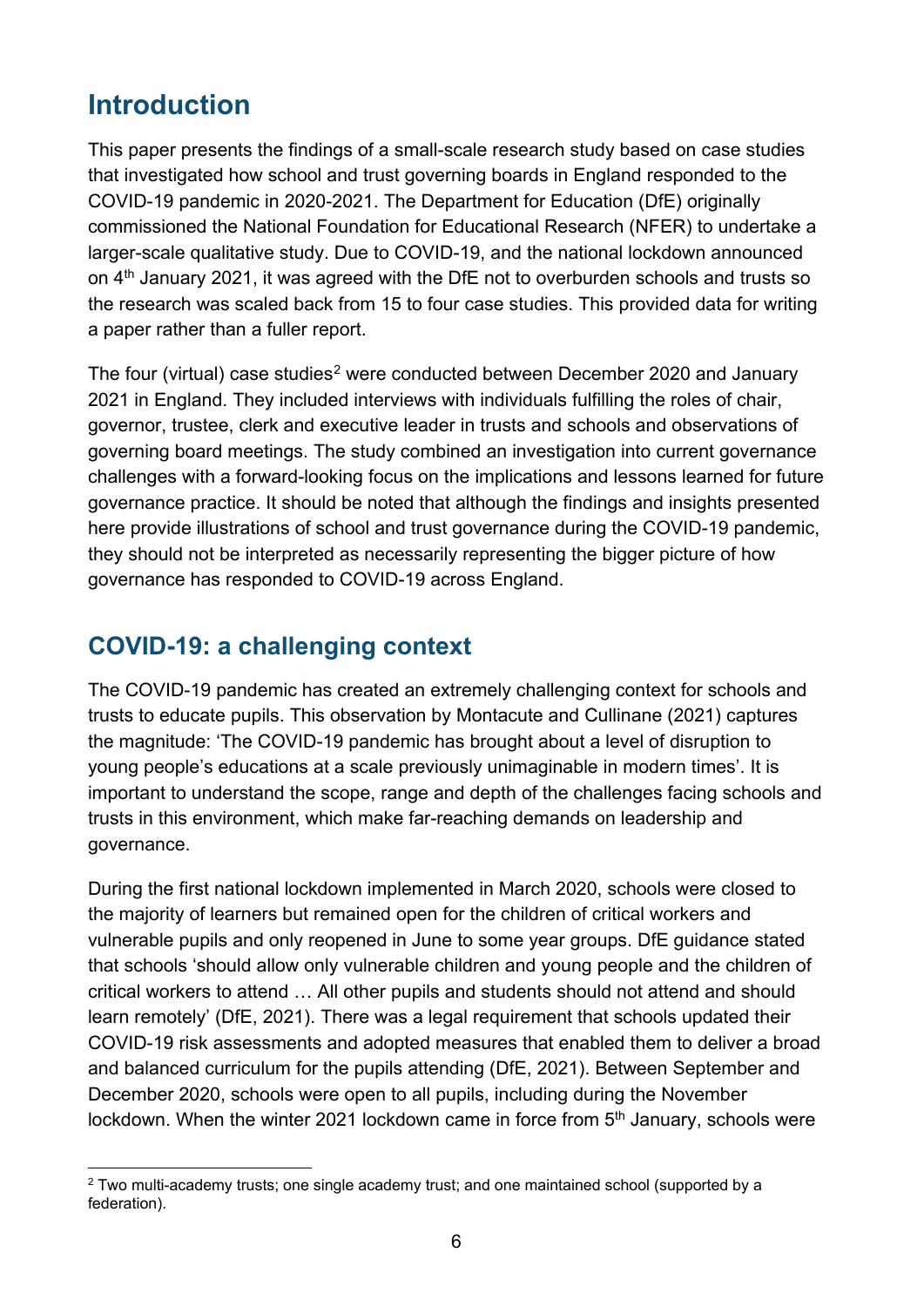closed to the majority of pupils for a second time. Schools had a duty to provide remote education for pupils not allowed to attend school because of the lockdown regulations and take action to support pupil wellbeing drawing on external expert services, as appropriate (DfE, 2021).

Research on schools' responses to COVID-19 undertaken by Sharp *et al.* (2020) reported that senior leaders' top priorities for September 2020 were to provide support for pupils' emotional and mental health and wellbeing (81 per cent), to re-engage pupils with learning (64 per cent), and to settle them into school (63 per cent). Sharp *et al.* (2020) concluded: 'It is understandable that senior leaders feel the need to focus on these 'basics' following, in many cases, almost six months out of school. The catch-up effort in schools is therefore likely to start later in the autumn term and will be a 'long game' rather than a 'quick fix'. Further research evidence (Montacute and Cullinane (2021), Rose *et al.* (2021) and Cattan *et al.* (2021)) also suggests that COVID-19-related learning recovery will be a long-term process. In response the government has put in place an Education Recovery Commissioner to oversee education catch-up.

The disruption to education as a result of the COVID-19 pandemic has created leadership and governance challenges for schools and trusts. These are illuminated by a study conducted by Ofsted and the National Governance Association (NGA) between April and July 2020 which examined the issues encountered and addressed by school governors and trustees in the initial months of lockdown and partial closure of schools (Ofsted/NGA, 2020). Drawing on the experiences and views of 28 governors and trustees gathered through focus groups, the research showed how they provided remote governance by using different online tools for communication and meetings and by making changes to governance practice.

Another perspective on the use of virtual governing meetings during the pandemic lockdown was provided by Hill and Forrest (2020) drawing on 311 survey responses from college governors, governance professionals and principals in England and Scotland in July 2020. They found that while a majority of survey respondents considered that the use of virtual meetings had been a constructive and positive development to support governing, there was a view that 'face to face governing meetings can be better at achieving a stronger governing performance … and there is a case for utilising 'blended methods' in the future'. Recommendations included 'appreciating the potential of the selected technology, making sure all meeting participants can use the technology, and shaping the governing event to get the best from the virtual meeting arrangements'.

The Ofsted/NGA (2020) research reported that governors and trustees had supported headteachers in dealing with a variety of COVID-19–related pressures and demands, including managing the reopening of their schools. The report concluded that:

> …governing boards report having adapted to challenging circumstances and continued the work of governance while schools were closed to most children. Governors and trustees report having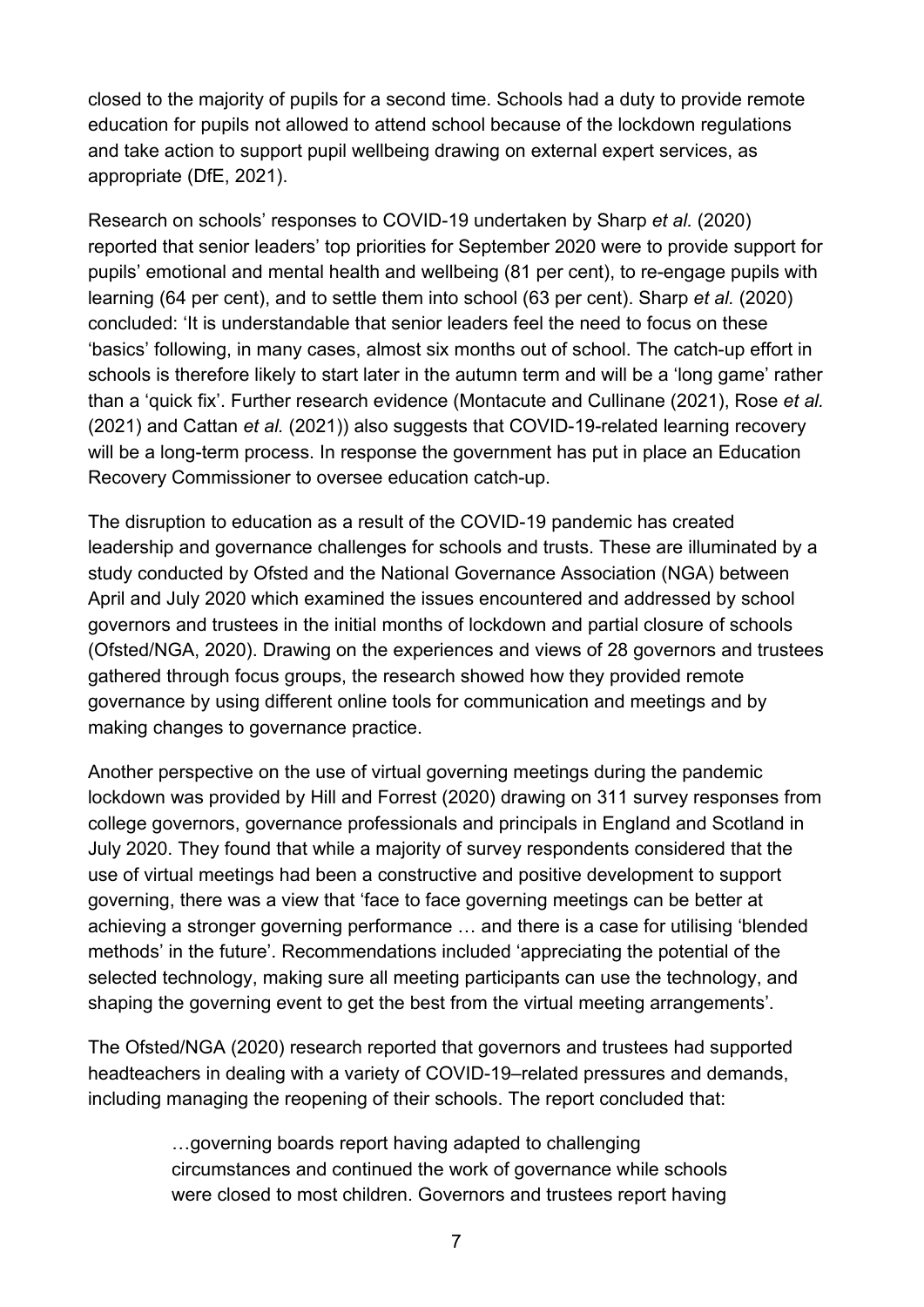continued to perform their strategic function, focusing on support and challenge while at the same time supporting schools and headteachers. They have shown themselves to be resilient and have quickly adapted to new situations and governance challenges, and their relationships with school and trust leaders have strengthened during the pandemic.

#### <span id="page-7-0"></span>**Background to the NFER school and trust governance research during the COVID-19 pandemic**

The case-study research reported in this paper was part of a larger project on school and trust governance commissioned by the DfE in 2019. The purpose of the Governance Investigative Research project was to provide independent evidence to inform future policy development and enable evidence-based prioritisation of resources to support school and trust governance throughout England. The first strand of the project was an online survey of 2,751 individuals (chairs of governing boards, governors, trustees, Members of a trust, clerks and executive leaders) from 1,207 schools and trusts in England, and 30 follow-up telephone interviews. The research was undertaken between November 2019 and March 2020, and the report was published in autumn 2020 (Kettlewell *et al*., 2020).

As originally commissioned, the qualitative second strand of the project was going to comprise 15 case studies exploring school and trust governance in practice including how governors and trustees perform their roles and responsibilities in line with the six key features of effective governance published in the DfE's Handbook (DfE, 2020). The plan for this part of the project was revised in light of the COVID-19 pandemic and subsequent school closures and the second strand was repurposed on a smaller scale (four case studies) with a focus on how governors and trustees addressed the challenges to schools and trusts emerging from COVID-19. The aims of the case studies are set out below.

#### <span id="page-7-1"></span>**Aims and focus of case studies**

The aims of the case studies were to explore the following aspects of school and trust governance:

- How governing boards are responding to the COVID-19 pandemic.
- Whether COVID-19 has affected how school and trust governing boards work and fulfil their governance roles, including how they have worked with school leaders.
- Any challenges that COVID-19 has created for school and trust governance.
- How governing boards have responded to and addressed COVID-19-related challenges.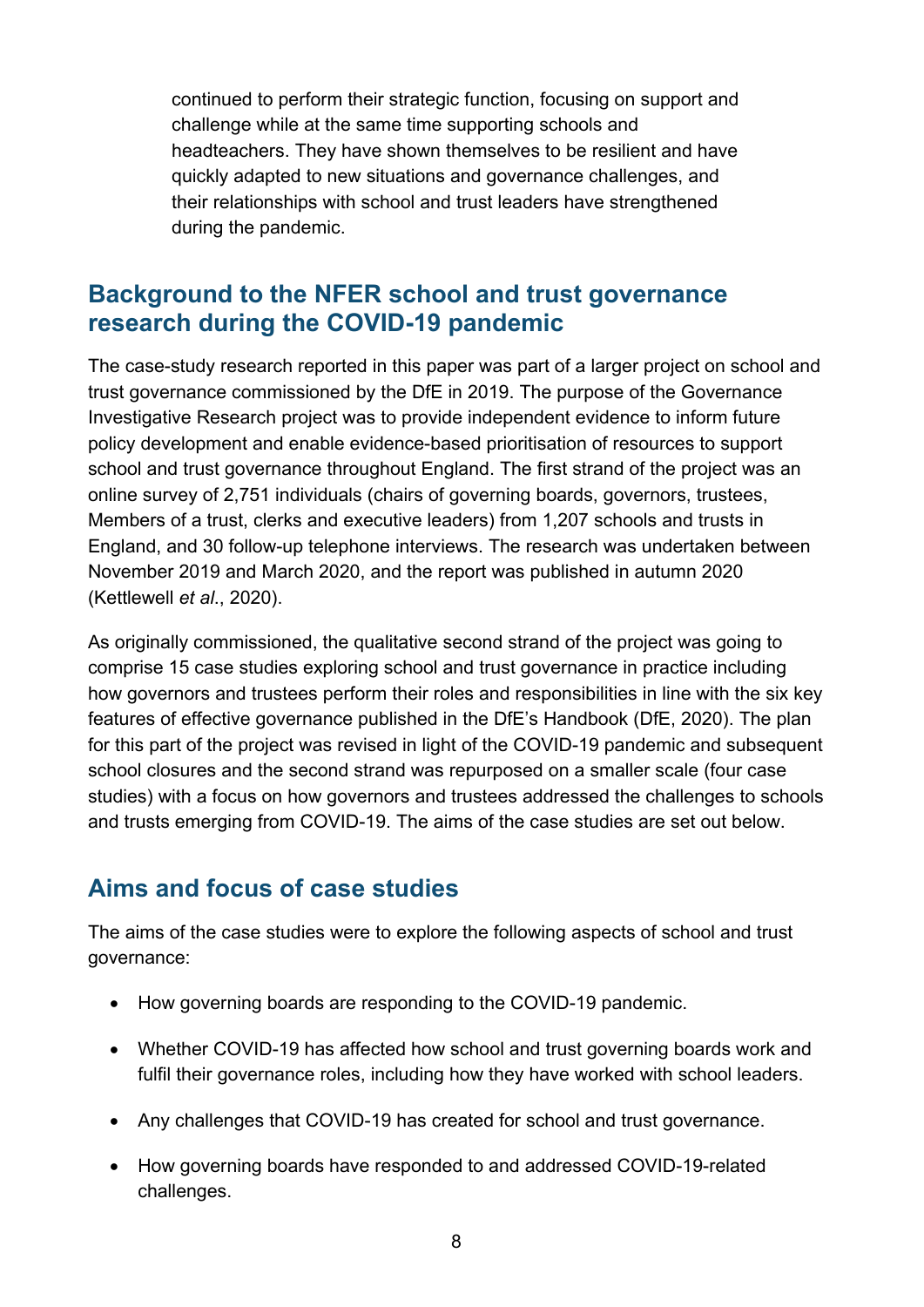The key focus of the case-study research was to examine the functioning of school and trust governing boards during the COVID-19 lockdown and how governance roles and responsibilities have been performed. The research also aimed to identify lessons learned and draw out the implications for governing schools and trusts in the future.

#### <span id="page-8-0"></span>**Case-study method and timeline**

Four case studies were carried out with one maintained school, one single academy trust (SAT) and two multi-academy trusts (MATs). Sixteen interviews with chairs, governors, trustees, clerks and executive leaders/heads were conducted by telephone. Two board meetings were observed virtually. The fieldwork took place between  $7<sup>th</sup>$  December 2020 and 18<sup>th</sup> January 2021. Further details and brief characteristics of the four case studies are provided in Appendix 1. Governance definitions are presented in Appendix 2.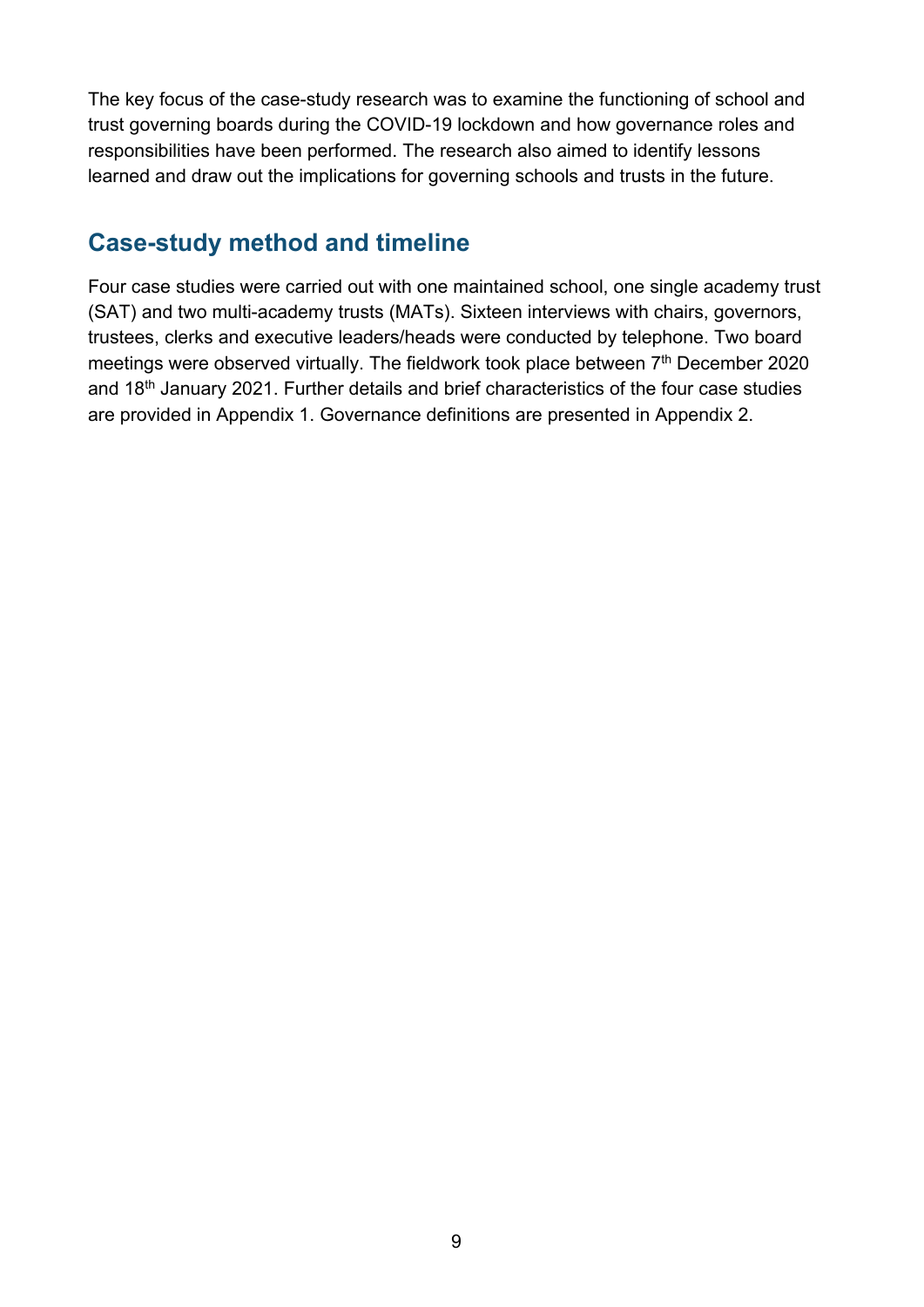## <span id="page-9-0"></span>**Roles and responsibilities for Governing Boards during the COVID-19 pandemic**

This section discusses the ways in which school and trust governance has been operating during COVID-19 and identifies changes to roles and responsibilities; new ways of working; what the focus of governance has been during lockdown; potential skills gaps; and whether the new ways of working have impacted on the perceived effectiveness of governing boards.

### <span id="page-9-1"></span>**Ways of working**

Interviewees reported that governing board and committee meetings were taking place virtually using online meetings forums. This was generally perceived to be working well albeit '*different'* to face-to-face meetings. These differences suggest subtle communication challenges experienced with online meetings. For example, one trustee felt that virtual meetings work better if there are pre-existing relationships between attendees; a governor in another case study commented that it was more challenging to interject or make a point in a virtual meeting; while a Local Governing Body (LGB) chair from a third case study observed that '*meetings are very different when held virtually, you do not have the same level of connection as you do in person….it is not as intuitive as sitting down face-to-face'.* Some interviewees noted that nuanced communication virtually was not straightforward as illustrated by one chair: *'Virtual meetings miss the soft side of human interaction. Online it is difficult to encourage governors to interact. Do they feel included? Do they 'get it'?'*

Technology was recognised to have caused some initial challenges*,* such as setting up school (in contrast to home) email addresses for attendees to comply with GDPR (General Data Protection Regulation) and providing training in the use of the technology for the online meetings. Apart from some reports of ongoing issues with poor broadband, interviewees reported no other concerns with technology.

As well as the considerable benefit that virtual meetings offer by enabling the continuance of board meetings with minimum disruption, there were broadly two further benefits cited by interviewees. Firstly, attendance was observed to be better because attendees did not have to drive to the meetings and access was easy from home including for people who were shielding or self-isolating due to COVID-19. In addition, it was possible for 'experts', such as school improvement experts or subject specialists, to attend meetings for short periods of time very easily. Secondly, as noted in the observations of virtual board meetings, many interviewees felt more meetings were running on time and that they were more focussed. This comment from a clerk illustrates the point: '*There are no little conversations on the side…the meetings are more productive and they run on time'.*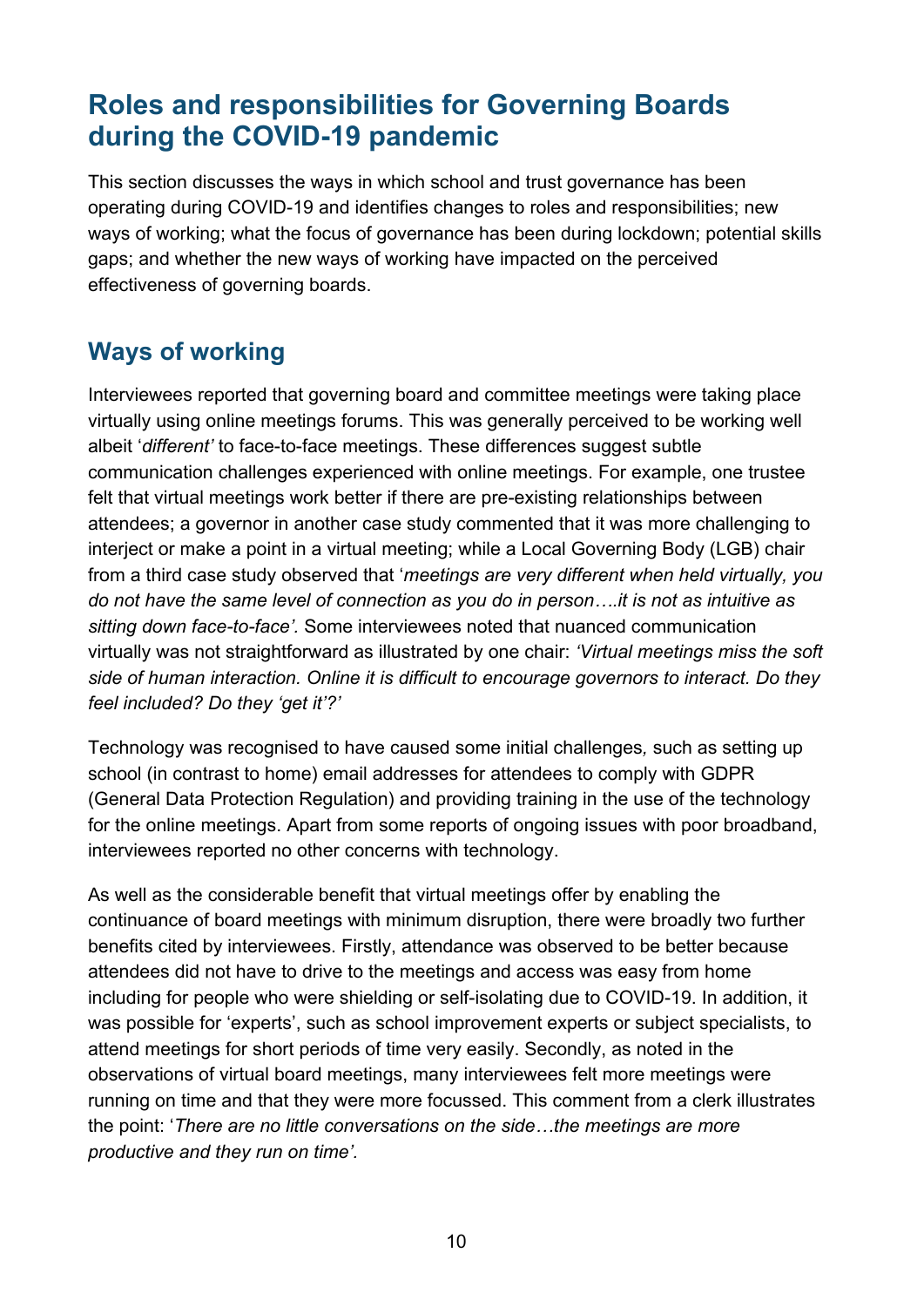The evidence was mixed on whether virtual meetings elicit more engagement and contributions from different types of governors. For example, one chair felt that quieter governors appeared to be more confident and ask more questions, whereas a governor in another case study observed that more forceful governors seemed to dominate the meetings. The observations of virtual meetings by researchers also provided mixed evidence of different scenarios; in one meeting not all attendees contributed whereas in the other they all engaged in discussions. It must be noted that this could also be a reflection of previous practice in face-to-face meetings with the same attendees. It is possible that holding meetings virtually changes the dynamics of a group. A few interviewees commented that moving to virtual meetings was easier for well-established boards than for less well-established boards – in some cases with new governors attending for the first time.

On the whole, chairs and executive leaders said they were in contact with each other more than pre-COVID-19, for example in order to discuss challenges such as staff or pupil well-being or to provide updates on the COVID-19 situation or for chairs to offer their support to executive leaders.

Most interviewees described using a virtual meeting protocol outlining expected behaviour as described by one clerk:

> Do not talk across each other, press the yellow hands up or wave to talk, find somewhere quiet, if you're in danger of being overheard use headphones to ensure confidentiality, make sure others cannot see your screen.

In one case study some interviewees said they had adopted their county council's protocol, in another some thought they followed their MAT protocol. Other interviewees described verbal protocols outlined by their clerks.

Interviewees noted that business as usual was continuing despite COVID-19 and the move to virtual meetings. For example, interviewees from one trust described a new expert educational guidance group, planned before the pandemic, being set up during the pandemic. In another trust, interviewees discussed ongoing developments within the trust and in a third case study, interviewees explained how three imminent consultations were continuing to be a priority for them.

#### <span id="page-10-0"></span>**Roles and responsibilities during the pandemic**

Although COVID-19 was a regular item on board meeting agendas, interviewees reported that there were no changes to the roles and responsibilities of their governing boards during the pandemic and there had been no restructuring of governing boards or their sub-committees. However, while some interviewees described business as usual, they demonstrated how they were providing support and challenge on new policy and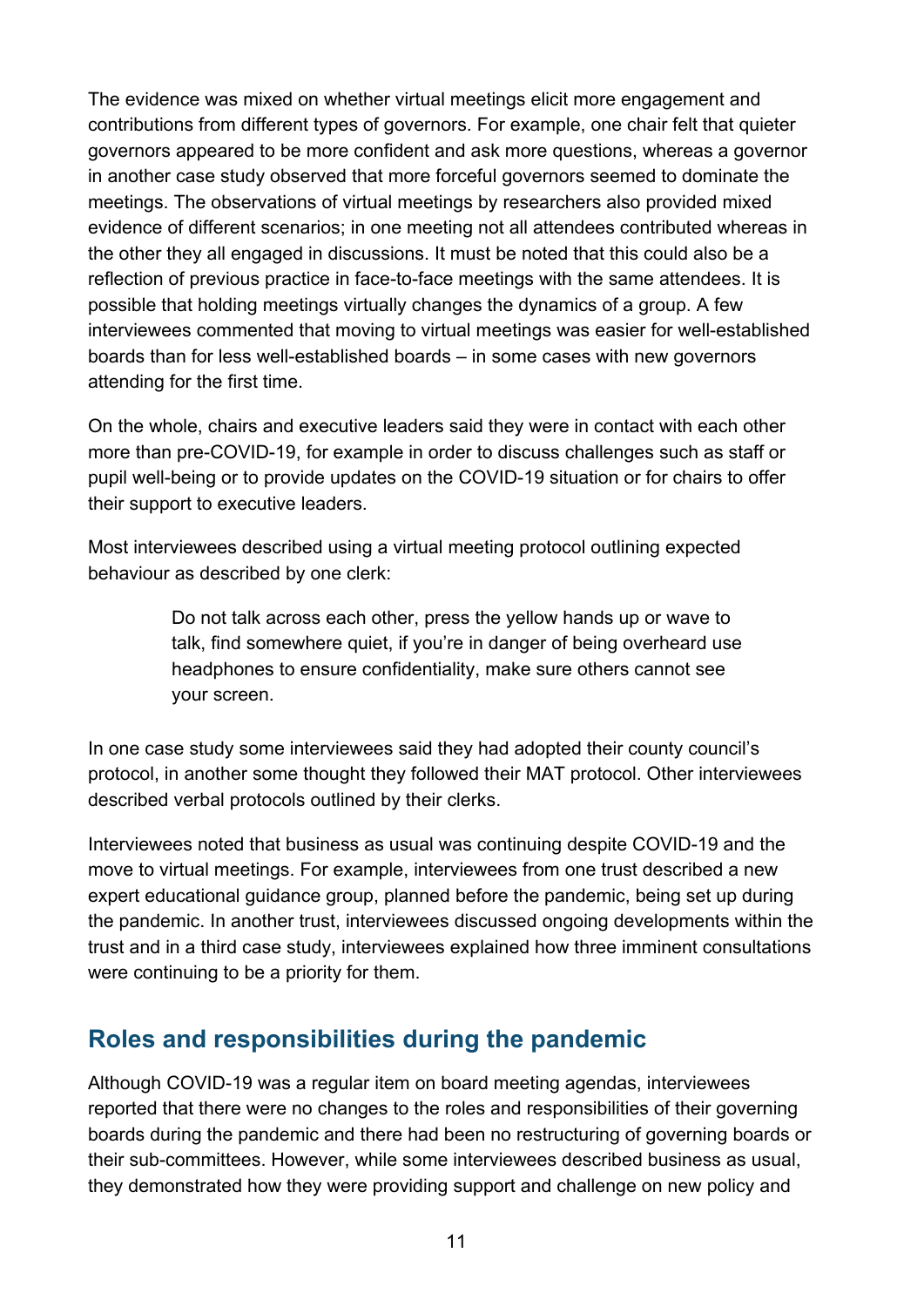practice issues that emerged as a result of the pandemic, as illustrated by the case-study outline below.

#### **Case-study D: Roles and responsibilities during the pandemic with adaptations to business as usual**

This federation of two small primary schools had a considerable amount of ongoing activity when the pandemic emerged. For example, the executive leader was leaving and there were three impending consultations, so COVID-19 was described by one interviewee as '*just another layer'* of complication. They carried on with business as usual but adapted their approaches in light of COVID-19. For instance:

- They delayed the consultations while implementing additional ways to enhance their communication with parents and ensure increased transparency. They added a question-and-answer slot on their website, organised virtual meetings with parents and provided additional newsletters in order to 'drip feed' information to parents so that they felt informed and included at all times.
- Although they felt their roles and responsibilities were the same as normal (such as continuing to recruit, carry out exclusions panels and conduct safeguarding activities), the newly emerging areas on the agenda, such as attendance, remote learning, catch-up activities and safeguarding children during the pandemic also required support and challenge.

On the whole, interviewees believed that during the pandemic operational decisions were still being made by schools and trusts. One clerk commented: '*Governors are very mindful that they are strategic and they leave the school to get on with the operational stuff',* while a MAT executive leader concurred: '*Schools make decisions, we check and make sure they are well-thought through'.* Interviewees from within the two MAT case studies reported that roles and responsibilities between the trust and the LGBs had remained unaltered through the pandemic with schemes of delegation remaining the same. One interviewee described how the LGBs on the ground and the trust senior leaders had worked hard to prevent any impact on strategic direction. Another reported that their governors' conference had taken place virtually with all their LGB governors and board trustees attending.

Although some interviewees said they were able to continue taking a strategic approach, there was concern about the impact that dealing with the current fast-changing situation, and lack of face-to-face discussion and visibility in school were having on taking a longterm strategic view. An executive leader in another case study described extensive debates among the governing board about how to mitigate the negative impact of lockdown on children and how to strike a balance between keeping the school safe and getting the best outcomes for children. The case study below illustrates perceived challenges to developing long-term strategy.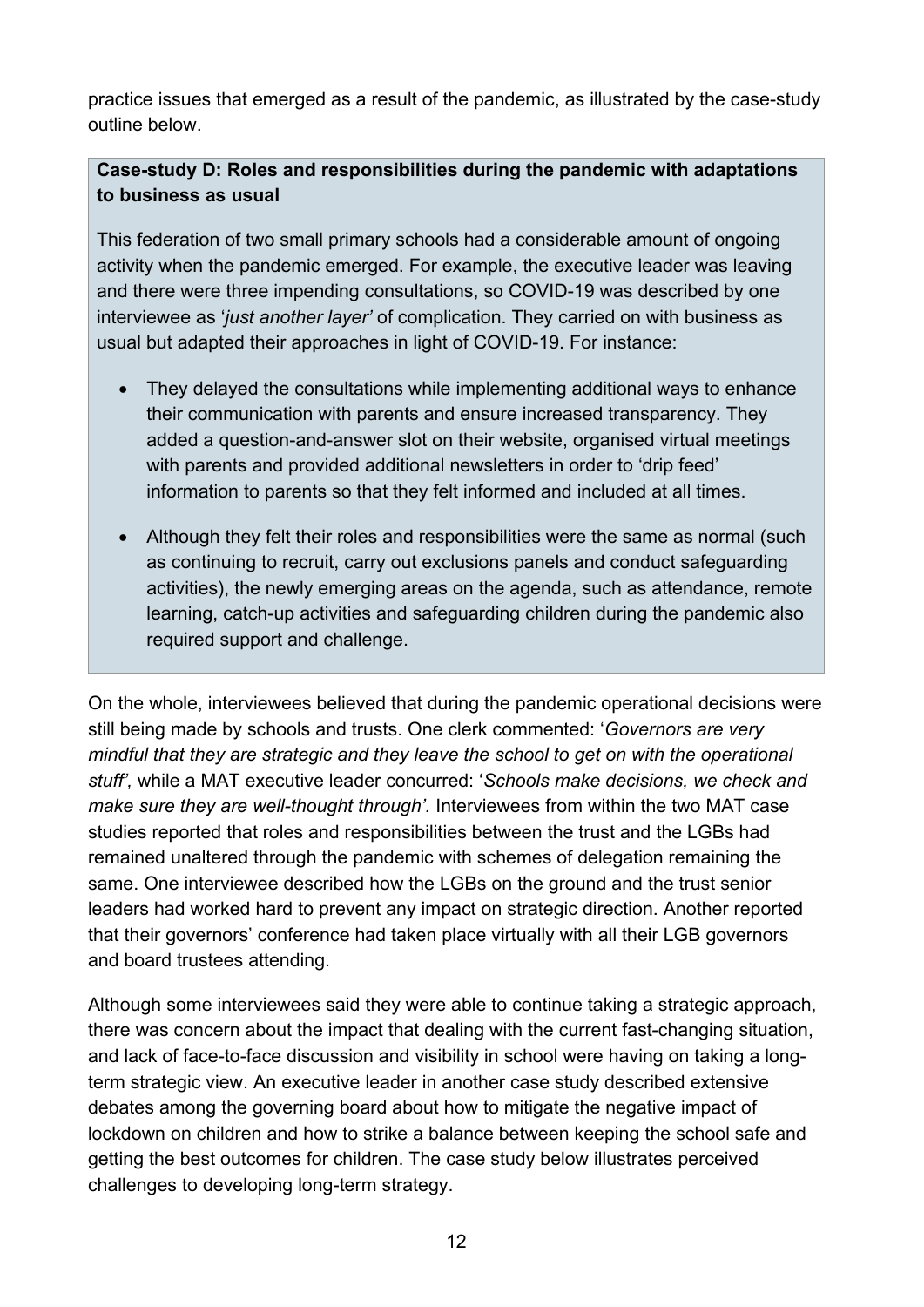#### **Case-study C: Challenges of developing long-term strategy/planning**

Interviewees in this SAT described a situation where as the pandemic continued to impact on education, the governing board and school leaders were spending considerably more time managing the current ever-changing situation rather than formulating a long-term strategy. At the beginning of the first lockdown there was minimum virtual learning as the schools did not expect to be closed for long.

However, as time progressed different approaches to learning and teaching emerged as they began to understand what parents were achieving at home and what they were struggling with as disruptions to pupils' education continued. So, the board asked questions about how the school was going to deliver quality education while pupils were learning remotely. Their approach became more strategic as they scrutinised plans and challenged senior leaders on how they were adapting the curriculum, how much content could be delivered at home and how they were supporting children, for example.

Another strategic challenge was identified by a governor who expressed concerns about future educational outcomes and how the governing board was going to examine and analyse results due to disrupted exams and grade allocations.

Interviewees reported that they were updating risk assessments more frequently during the pandemic. While all governing boards were responsible for checking updated risk assessments, where academies were part of a MAT, the executive leaders were reported to be responsible for the final sign off.

Sharing of information and documents pre-meetings and during virtual meetings was not hindered and business as usual continued in a virtual rather than actual environment. Continuity plans and recovery plans were considered to be easy to share prior to board meetings, and during meetings through sharing screens, and were regularly used to inform meetings.

Interviewees reported continuing with activities such as recruitment, safeguarding and exclusions but the in-person dimension of governance was widely reported to have stopped, increasing the reliance on school reporting and making it hard to triangulate this information with observations in school. Lack of face-to-face discussion was seen to be a limiting factor on effectiveness and one chair, in the context of recruitment, said: '*Time will tell if it is effective'.* While a governor in another case study commented that it is difficult to show concern and empathy when the attendees of exclusion panels cannot see your body language.

While interviewees noted that a considerable amount of governance time is normally spent on deliberation and decision-making, they said they were currently spending a substantial amount of additional time on processing information. One chair observed that there had been a large increase in the amount of documentation and the time spent on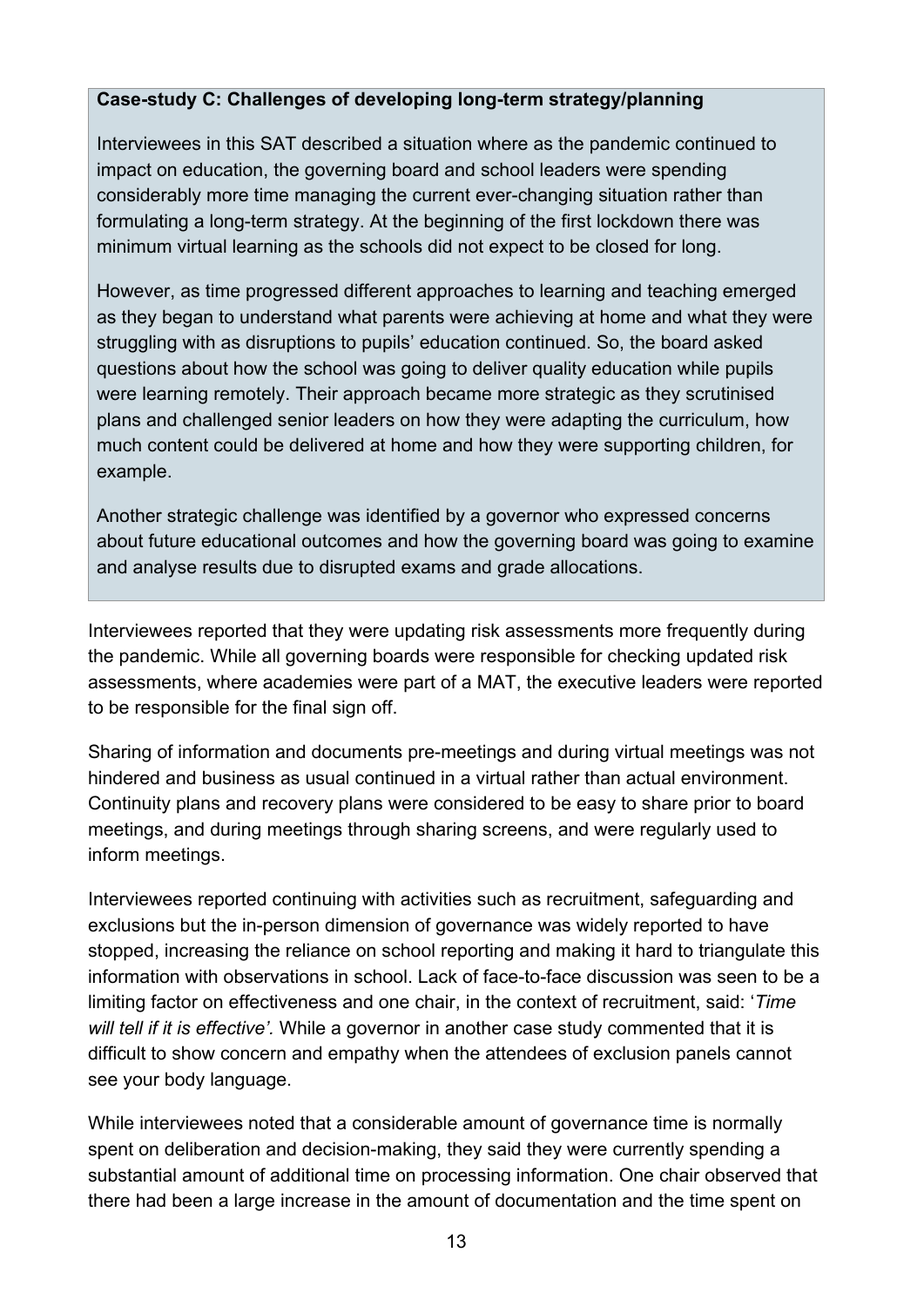discussing it. Additionally, he noted that the constant Government guidance updates had required flexibility to accommodate the changes. A clerk explained that normally governing boards can anticipate which documents are released and at what time of year, but that during the pandemic: '*There had been a rolling amount of information on top of the normal level'.* She described *'information coming out almost daily at one point. I have had to do a hell of a lot more reading than normal. I will read everything that comes in because if I don't understand it how can I minute it?'.*

We asked clerks what impact COVID-19 has had on their role and responsibilities. While the impact on their role was not perceived to have changed other than keeping up-todate with and distributing increased information, some clerks believed that holding virtual meetings was a more efficient way of working. They felt it was easier to organise online meetings and described more focus with '*governors concentrating and paying more attention'.* However, one clerk in a MAT felt it was more difficult to keep people on task in a virtual meeting as you can't *'just nudge the chair or stare'* at the person in order to bring them back to the agenda. She was an experienced, professional clerk who line-managed other clerks within the MAT and said that other less experienced clerks found it difficult to keep people on task, '*having the confidence to speak up* [online] *is an issue'.*

The majority of interviewees believed that boards have not developed new ways of supporting and challenging the Senior Leadership Team (SLT) during the pandemic. However, there were some notable observations:

- a governor who prepared more in advance of board meetings
- a MAT chair who phoned all the executive leaders and asked 'deeper' questions including how they felt
- an executive leader at trust level who asked additional challenging questions of the school SLT such as '*Was the quality of the children's home learning good enough?*', '*Was the children's access to IT sufficient?*' and '*Was there adequate staff training on offer*?'

Interviewees in two case studies said that the additional activities as a result of COVID-19 had not identified any skills gaps in the board. There were perceived skills gaps in one LGB in terms of governors not questioning and challenging the executive leader sufficiently. This was apparent before COVID-19 but was felt more acutely by the executive leader and new chair since the onset of COVID-19 as governors were not forthcoming with support during the COVID-19 challenges. Interviewees in the final case study explained that one trustee had resigned due to the demands of his day job which had increased during the pandemic and they were debating whether it would be better for the replacement to have health-related or educational knowledge.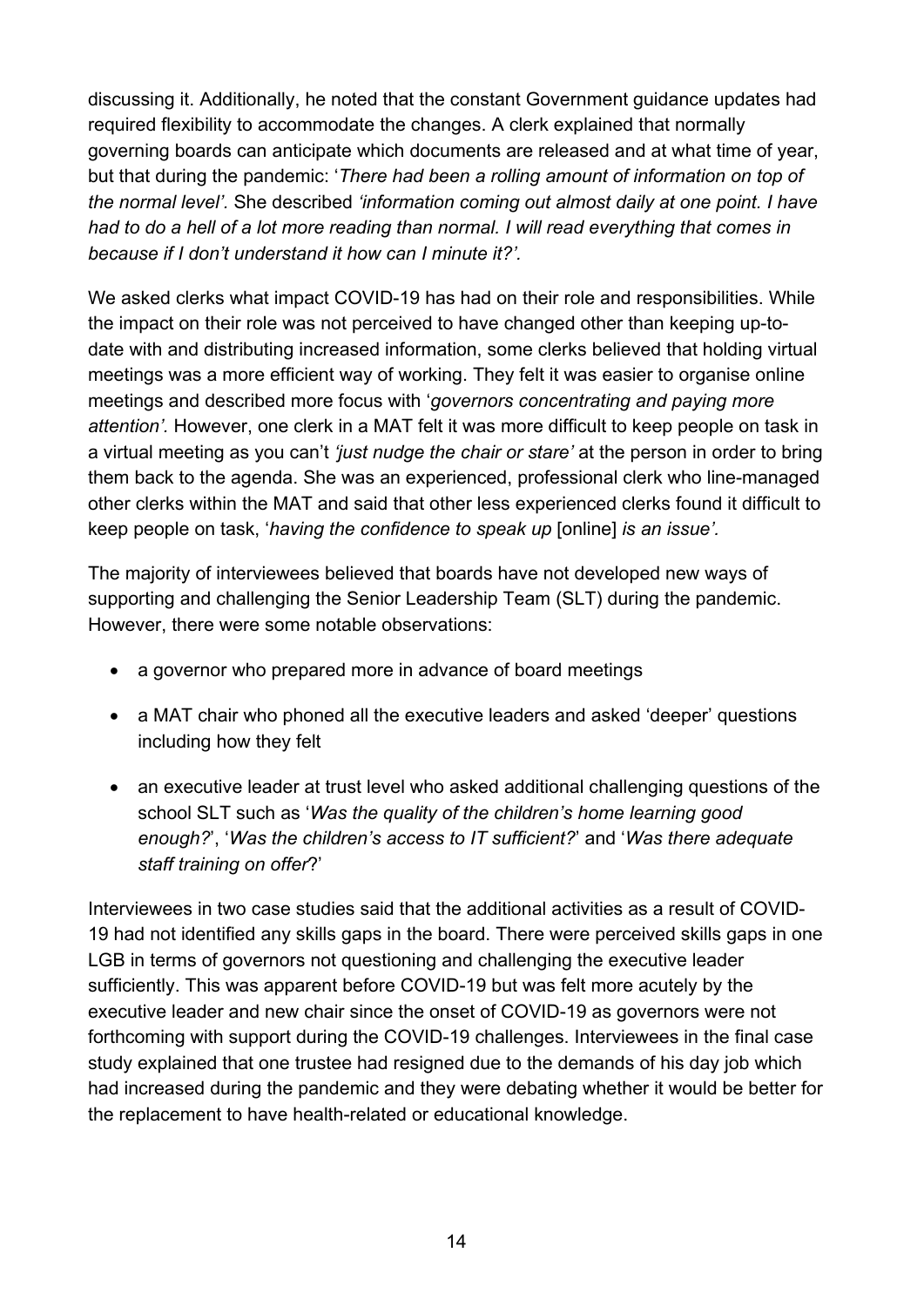#### <span id="page-14-0"></span>**Perceived effectiveness of governing boards**

Perceptions of effectiveness of how governing boards are operating, in contrast to pre-COVID-19, were mixed within all four case studies. Some interviewees felt that governance was operating at a similar level to pre-COVID-19 as boards were up-to-date with their meetings and they were operating to the same professional standard. One clerk observed that the board was operating *'just as effectively as before, I haven't noticed any changes whatsoever'.*

Reasons for feeling that boards were operating more effectively included: improved meeting attendance; being able to more easily invite experts such as school improvement advisers or subject leaders into meetings for limited time slots/single agenda items; and meetings perceived to be more efficient and focussed on the agenda items. One MAT clerk felt that the board was '*probably'* operating more effectively because COVID-19 had helped the trustees understand each school in the trust better and in more detail as they had engaged in how each school was operating in more detail. The clerk felt this had been '*a real eye-opener for the board'.*

The main reasons that interviewees felt that their governing boards were operating less effectively were that the quality of discussion was not as high as it would be face-to-face, and secondly that the role of governors is not limited to meetings. For example, link governors and those responsible for monitoring progress need to visit schools and directly observe activities and talk to staff which is currently not possible. Additionally, there was some concern expressed about how delicate activities such as exclusion panels can be carried out online.

These findings are broadly in line with those evidenced in the NGA/Ofsted report (2020) where governors and trustees said there were 'advantages and disadvantages to meeting online'*,* and Hill and Forrest's (2020) observation that: *'*Questions of governance effectiveness using virtual meetings remain a concern in the longer term'.

#### <span id="page-14-1"></span>**Support**

This section discusses the main sources and types of support received by chairs, governors, executive leaders, trustees and clerks. It reports on whether school and trust governing boards have worked more hours since the pandemic outbreak, and if so, what accounts for this increase. Finally, it explores whether COVID-19 has brought to light existing and future training needs for governing boards.

#### <span id="page-14-2"></span>**Sources and types of support received during the pandemic**

Overall, interviewees considered that they had sufficient support to carry out their governance roles during the pandemic. Several explained that it was not so much support that was needed but up-to-date information. While acknowledging the challenge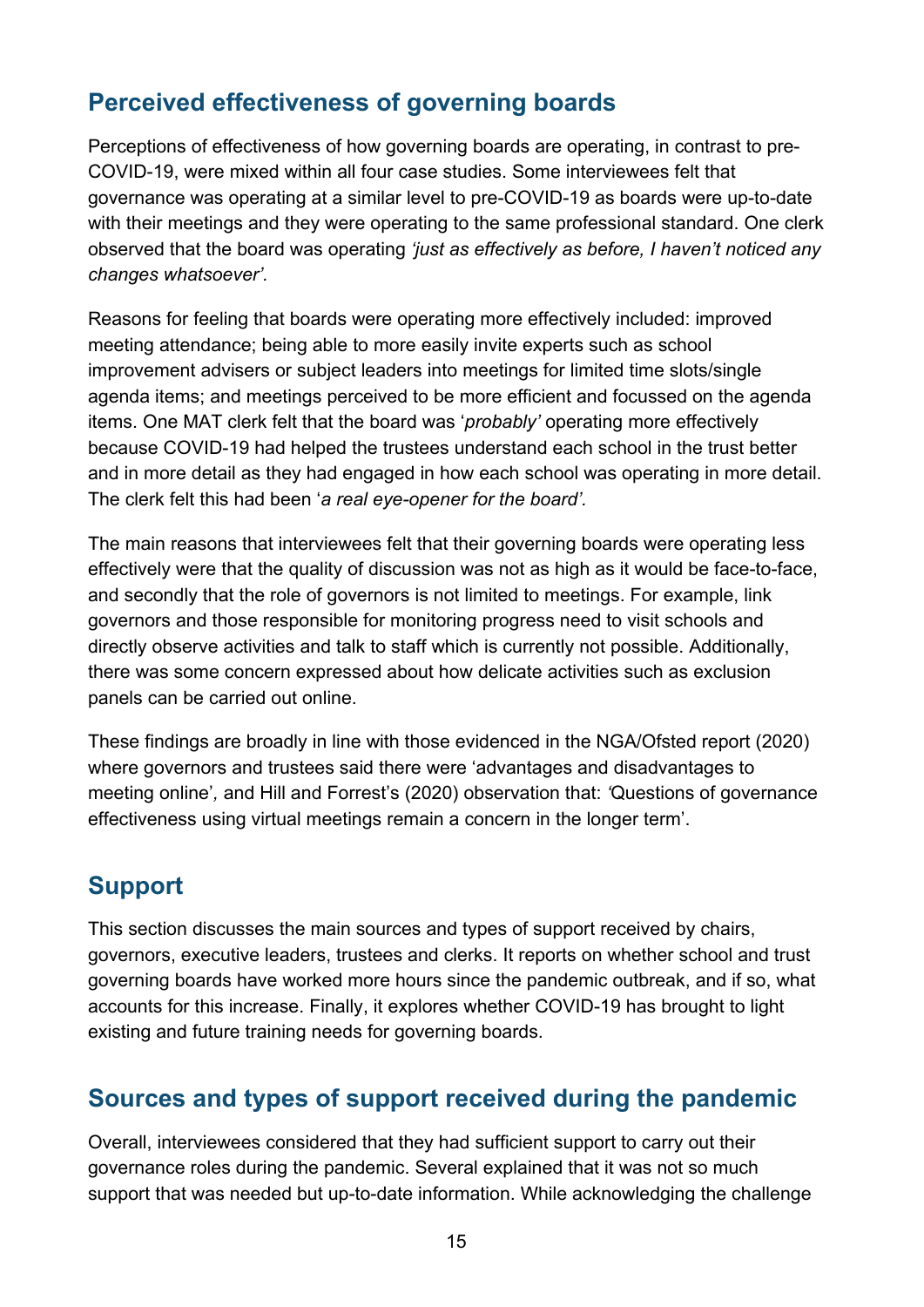of '*constantly changing*' guidance from central government, interviewees described strategies and information sources that enabled them to keep on top of a fast-moving situation. Sources included:

- Trustees, chairs, executive leaders and clerks described briefings and weekly updates from their local authorities (LAs) to be very helpful. An interviewee from a federation of two maintained schools described receiving '*quite a lot of support from the LA, they have been given a surprisingly large role in coordinating schools' efforts i.e. more visible than normal'*. An experienced clerk, who provided clerking services for a range of schools/academies described a LA contacting academies and saying '*we know you are not a maintained school but is there anything you need?*'
- Executive leaders in MATs appeared to value support from the Confederation of School Trusts (CST). One felt '*the CST has been very active and their briefings have been invaluable'*, while another explained '*the CST has a close working relationship with the Department for Education so information is hot off the press'*.
- Some interviewees described the website and the information received by email from the National Governance Association (NGA) as useful. For example, one interviewee said she could find information quickly and easily from the NGA.
- Two interviewees valued support from their governance services supplier. For example, one clerk described how she found it '*very helpful and reassuring'* that they delivered extra briefings on topics such as what was statutory and what was not and on the catch-up funding. She also valued the opportunity, facilitated by the governance services supplier, to meet up virtually with other clerks and ask questions as she felt clerking can be '*a lonely role'* so networking was beneficial. The value of networking was observed in the NGA/Ofsted (2020) finding that trustees and governors would '*like more opportunities to talk to those governing from outside their own area'.*

Interviewees mentioned other sources and types of support such as: internal support from within the MAT; clerks (one chair described their clerk as '*excellent*' and explained how she filtered information for the board); local headteacher networks; the Association of School and College Leaders; and the Key for School Leaders (an information service for school leaders).

Executive leaders were asked whether the pandemic had highlighted the need for more support or training for their governing board. They outlined how they had experienced a few technical issues at the outset but that these had fairly easily been overcome. There were, however, two interesting illustrations of scenarios going forward as described below.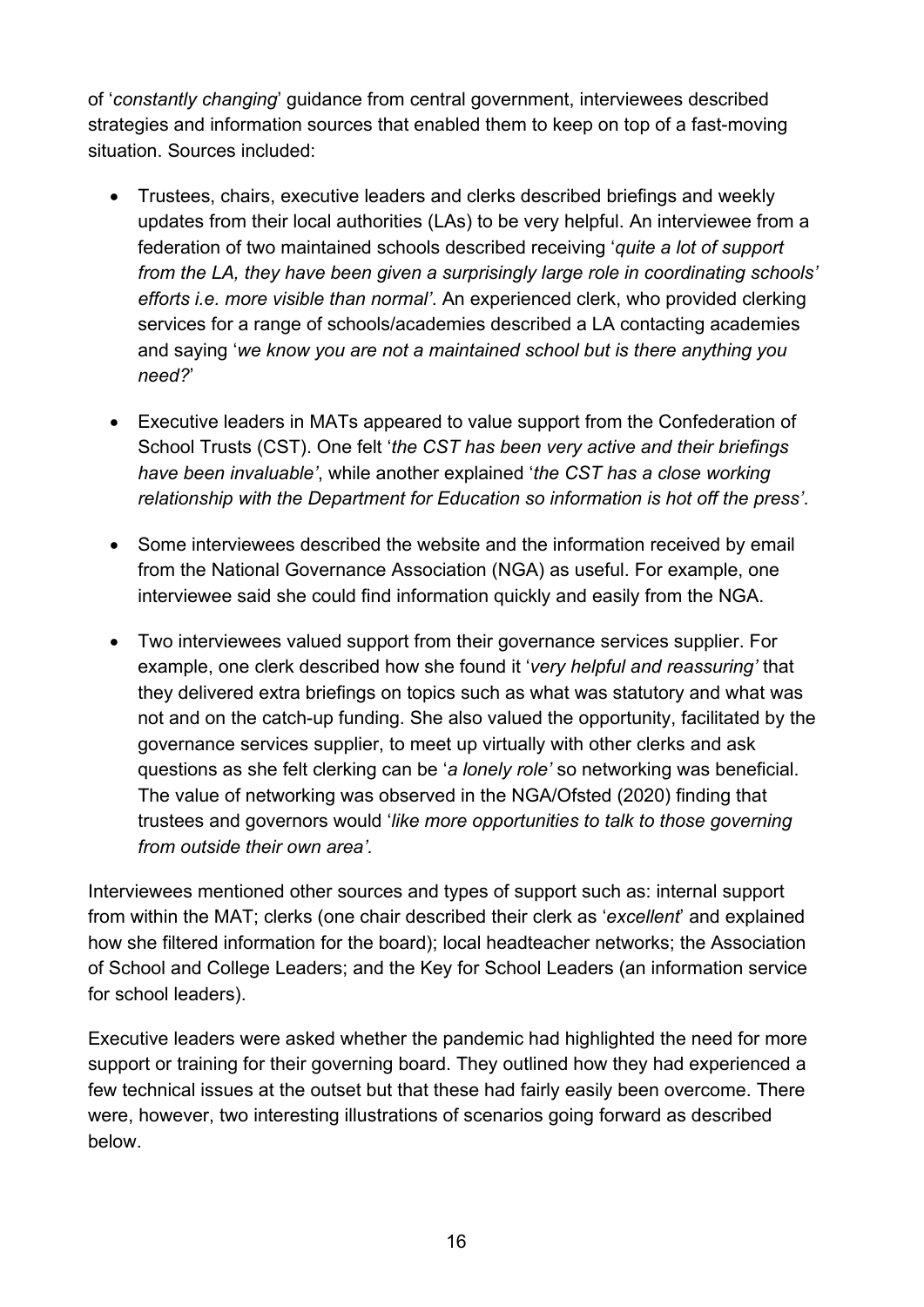As mentioned above, in one case study the executive leader said that the pandemic had '*put the spotlight'* on the fact that the governors were not supporting and challenging as they should be. He felt the pandemic had highlighted the need for the governors to undergo more training as he was finding it '*frustrating'* that they were not holding him to account and this had been very apparent during the pandemic as governors rarely asked any questions during board meetings.

In another case study the executive leader felt that COVID-19 had possibly disrupted normal governors' training as they had not accessed as much as they would have. He explained that *'maybe the long-term consequences of all this is that our governors may be a little less well trained. We have had no whole-governors' training sessions since the pandemic and we would normally have had some'.* 

These examples suggest a need to identify, prioritise and address gaps in governors' training moving on from the pandemic as outlined, for example, in the NGA guidance on skills audits (NGA, 2020).

#### <span id="page-16-0"></span>**Changes in hours spent on governance activities**

While a few interviewees felt that they or their colleagues were working the same or fewer hours than pre-COVID-19 possibly due to reduced school visits, the vast majority believed they were working more hours than before the pandemic. One chair explained: '*I am definitely working more hours as a day does not go by when I am not interacting with the school. The main reason is to make sure the school and the head are feeling supported. Schools are feeling isolated and I want to support'*. A clerk felt that she was working more hours because '*the number of queries from governors has shot up….I have to make sure I have covered all bases and have answered all queries'*. Some queries were about IT (in connection with virtual meetings) but she provided other examples of the nature of the queries such as governors asking if they could visit schools and if not how they do their monitoring, if protocols have changed and how, or reassuring governors that they have done what they are supposed to have done. She also described how '*senior governors (i.e. the holy trinity of the safeguarding governor, the chair and the vice chair) have seen their work rate rise'* because of safeguarding concerns as so many children were missing from school and were hard to reach.

Other reasons for working more hours included: making sure policies and procedures such as risk assessments and business continuity plans were COVID-19-secure and upto-date; reading and understanding government guidance; extra communication and emails; and more safeguarding and monitoring activities.

One governor and one trustee were reported to have resigned since the pandemic outbreak due to their day-time job role increasing and being unable to devote sufficient time to their voluntary governance role.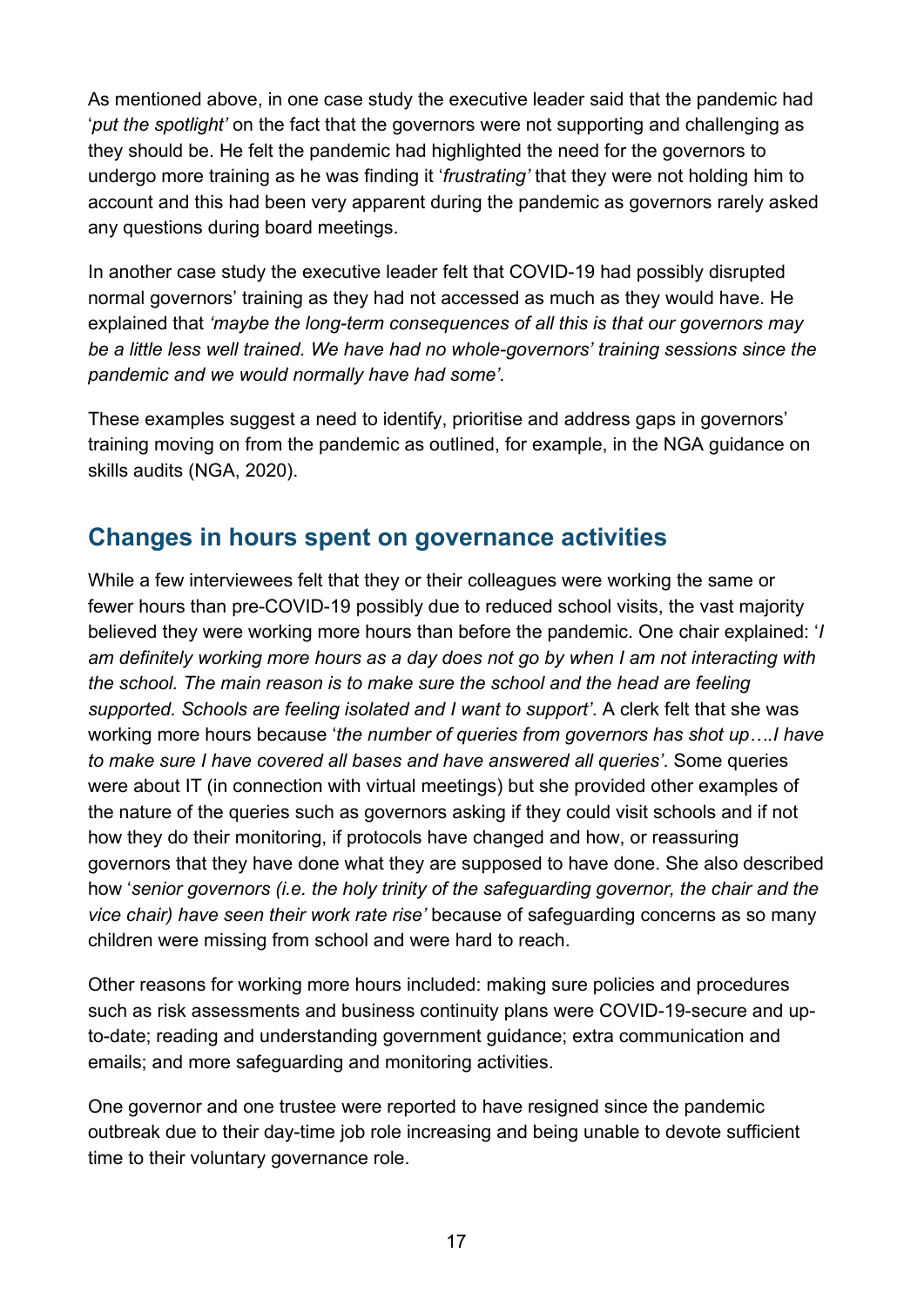## <span id="page-17-0"></span>**Implications and lessons learned**

This section draws out the implications of governing schools and trusts in the COVID-19 context for governance in the future, both short term and longer term. It presents the main lessons learned and what changes, if any, governing boards are planning to make and why. The section concludes by reporting what governing boards consider to be their main priorities over the next year.

#### <span id="page-17-1"></span>**Future changes to ways of working**

In general, interviewees recognised the potential of including virtual meetings in future ways of working in some capacity, although some interviewees had not yet fully considered these and others acknowledged that virtual meetings were a necessity caused by the pandemic.

Most interviewees valued virtual meetings as a new way of communication which saved travel time and offered benefits. Looking ahead, they indicated that there was a place for virtual meetings in future and that it is likely that they will use a mix of online and face-toface meetings. For example, one chair felt that: '*Maybe they would use a hybrid model for the future'.* Similarly, a clerk explained that there had been discussions about having a proportion of meetings virtually and a proportion in school: *'Thinking across my schools that is fairly standard that some meetings can be held virtually…there will be a mix of both* [online and face-to-face] *in future.'* These findings are consistent with those of Hill and Forrest (2020) who observed that 'there is a case for using 'blended methods' in the future' and the Ofsted/NGA research (2020) findings, 'several of the chairs told us they were considering a blend of online and face-to-face meetings for the future. Most commonly, full governing board meetings would be face to face while committee meetings would be online.'

Although interviewees reported that they had no plans in place yet, some indicated possibly using online meetings for shorter meetings and sub-committees where it was likely that there would be fewer attendees. In one case study they had recently convened an expert education sub-committee and recognised the potential of recruiting experts from a wider geographical area and having mainly online meetings going forward. A chair, from another case study, also recognised the possibility of more online training in future.

There was also the suggestion that while board meetings could be held face-to-face, albeit possibly less frequently, there was more scope for some governors to join virtually if their working or personal lives made physical attendance not possible or they only needed to attend for some agenda items. Similarly, some experts or staff members could attend virtually for selected slots. However, as one interviewee pointed out, if this was to become routine practice, the technology at the host establishment needed to be of good quality to enable the meeting to run smoothly.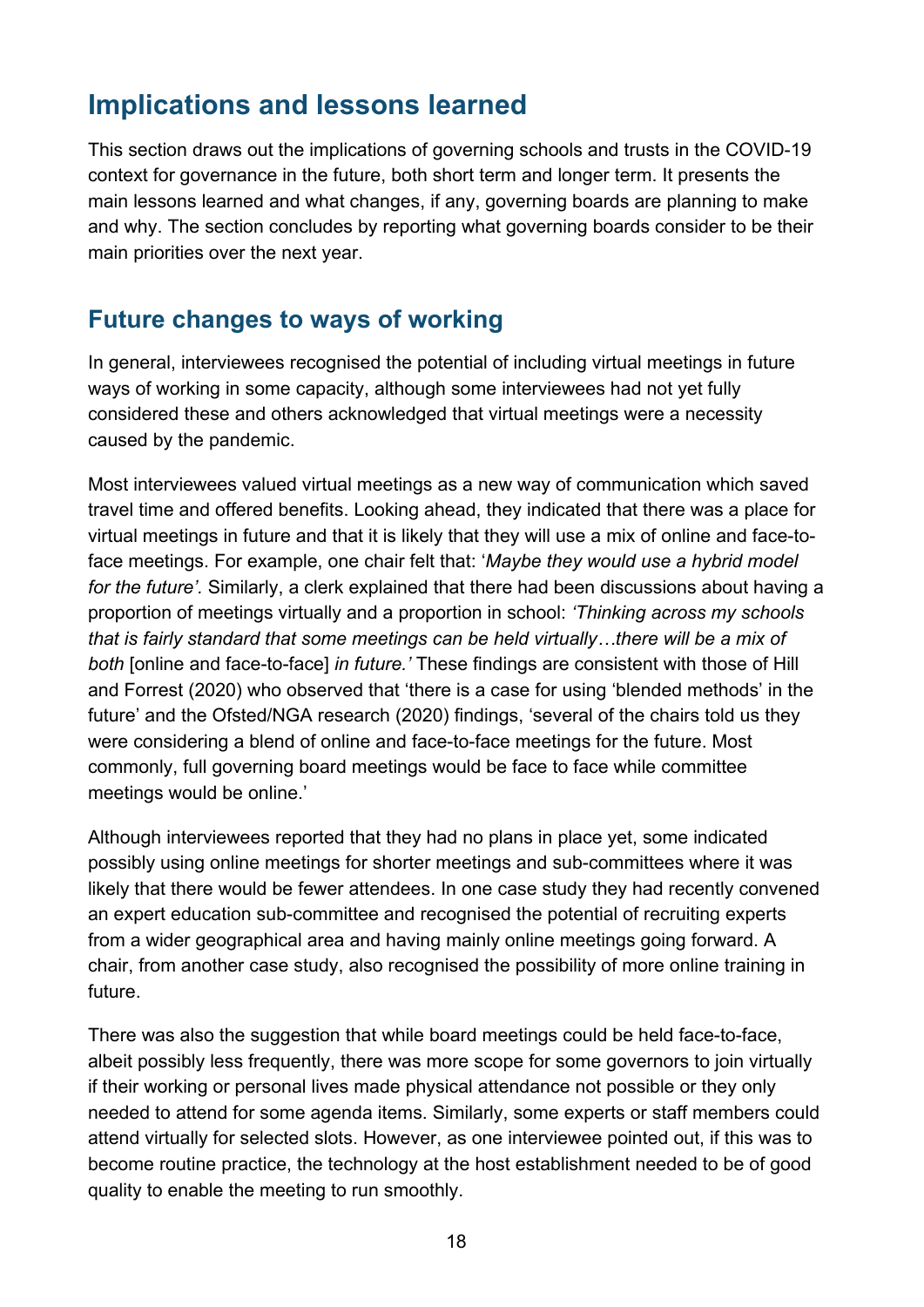The majority of interviewees in our case studies believed that face-to-face meetings remained vital. For example, a chair thought these meetings were valuable for '*developing deeper relationships and a sense of community'*, while an executive leader said simply '*it is great to be together sometimes'.* Indeed, virtual meetings were reported to work better if previous relationships had been established in person. Face-to face meetings were also viewed by some interviewees to elicit more in-depth, nuanced discussions. This reflects the observations made by Hill and Forrest (2020) who reported that, 'it is appreciated that online governing meetings of, for example, 15 governors plus senior staff and a governance professional, do not necessarily easily convert from former face to-face-meetings [to online meetings]'.

There were a number of observations that strategy meetings were unmanageable online and meeting physically was necessary for developing strategy in particular and it was likely that, as soon as the COVID-19 restrictions allowed, these meetings would reconvene as face-to-face. Three main reasons accounted for this. First, it is likely that there are more attendees at strategy meetings and certainly this is the case for the majority of MATs where trustees, LGB governors, chairs and executive leaders from multiple schools could be attending. Second, these meetings are likely to be longer meetings lasting in some cases for several hours. Third, developing strategy was viewed as needing comprehensive, detailed discussion only possible in person as one trustee explained: '*Strategic meetings are better physically, you can bounce ideas off people, it's useful to get reactions physically rather than across a screen'.*

On the whole, interviewees were not considering any changes to current virtual meeting protocols, apart from a clerk who said she would formalise their verbal agreement to a written protocol and an executive leader who observed that in the future *'our protocol will cater for both eventualities* [online and face-to-face meetings]'.

Clerks generally believed there will be no changes to their role and responsibilities in future. However, one clerk felt the experience of governance during the pandemic will instigate a subtle change to the role:

> Governors will come to rely on clerks more as they realise the range of things we can do….I always thought governors were more likely to ask the head or chair, now governors are more inclined to ask the clerk. There has been a breakdown in barriers, maybe they thought I was just there to minute before. They come to me more now.

#### <span id="page-18-0"></span>**Implications for governance in future**

While some interviewees commented that there will be no changes to the way in which they update their school development strategy due to COVID-19 and others pointed out that they are constantly updating plans, there were a couple of interesting observations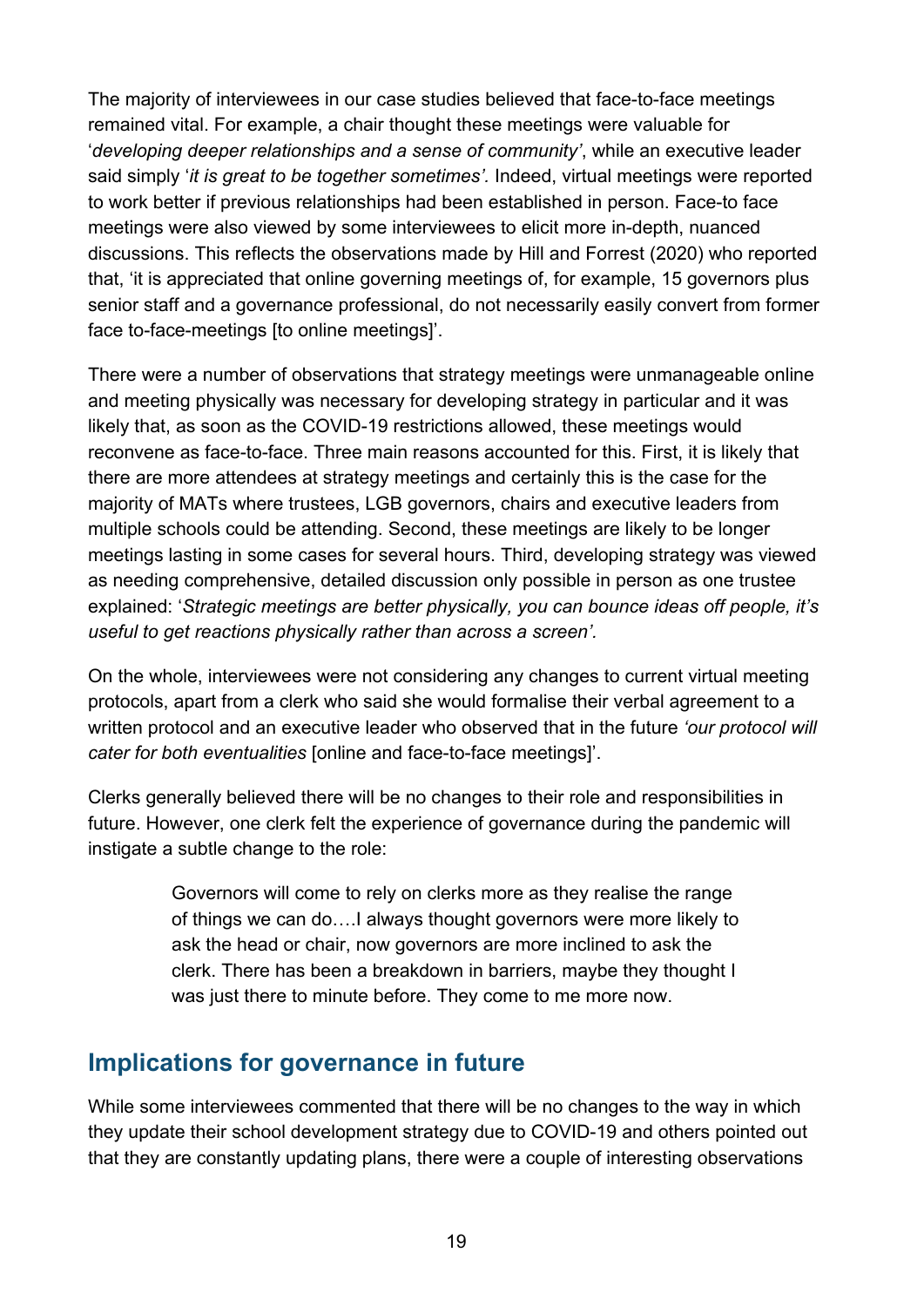on the implications of COVID-19 on education more broadly and potentially, therefore, the implications on governors' monitoring roles as illustrated below.

#### **Case-study C: Assessment of educational outcomes**

The exam challenges of 2020 and 2021 have made this case-study school take a new look at assessment approaches and how the governing board and the senior leadership team review the outcomes data that emerged in summer 2020. One interviewee explained: *'It* [COVID-19] *has made the school re-assess the whole of their assessment approach'.*

Some of the exam data at schools in their area were considered to be *'concerningly different'* from results in previous years which drew this query from one interviewee: *'What kind of validity can we put on them* [results]*?'.*

Another interviewee reflected that educational performance monitoring will be challenging in the future and their governing board will need to consider how to scrutinise the data effectively and with appropriate caveats.

#### **Case-study A: Learning opportunities extended by technology**

Two interviewees in this case study observed that the necessary use of technology within education as a result of COVID-19 has *'shone a light'* on how learning happens. One interviewee felt that distance and remote learning have been '*given a new lease of life'.* There has been a realisation that teachers do not need to be in the same room as all the learners. His perception was that this is something to be exploited particularly in shortage subjects such as physics. In their MAT they had an excellent physics teacher and he felt technology should enable the maximum number of pupils to benefit from him.

Some of the other COVID-19-related lessons learned about governance, which interviewees regarded as important, included:

• **The relevance and significance of having well-considered, up-to-date policies and procedures such as risk assessments and continuity plans.** One interviewee from a maintained school commented: *'Governors have felt the responsibility of signing off risk assessments and being the employers of the school staff so it has focussed their minds a bit'*. Additionally, a chair observed that this experience has brought contingency planning, risk assessments and emergency protocols to life, in future they will be grounded in experience and will not be just theoretical.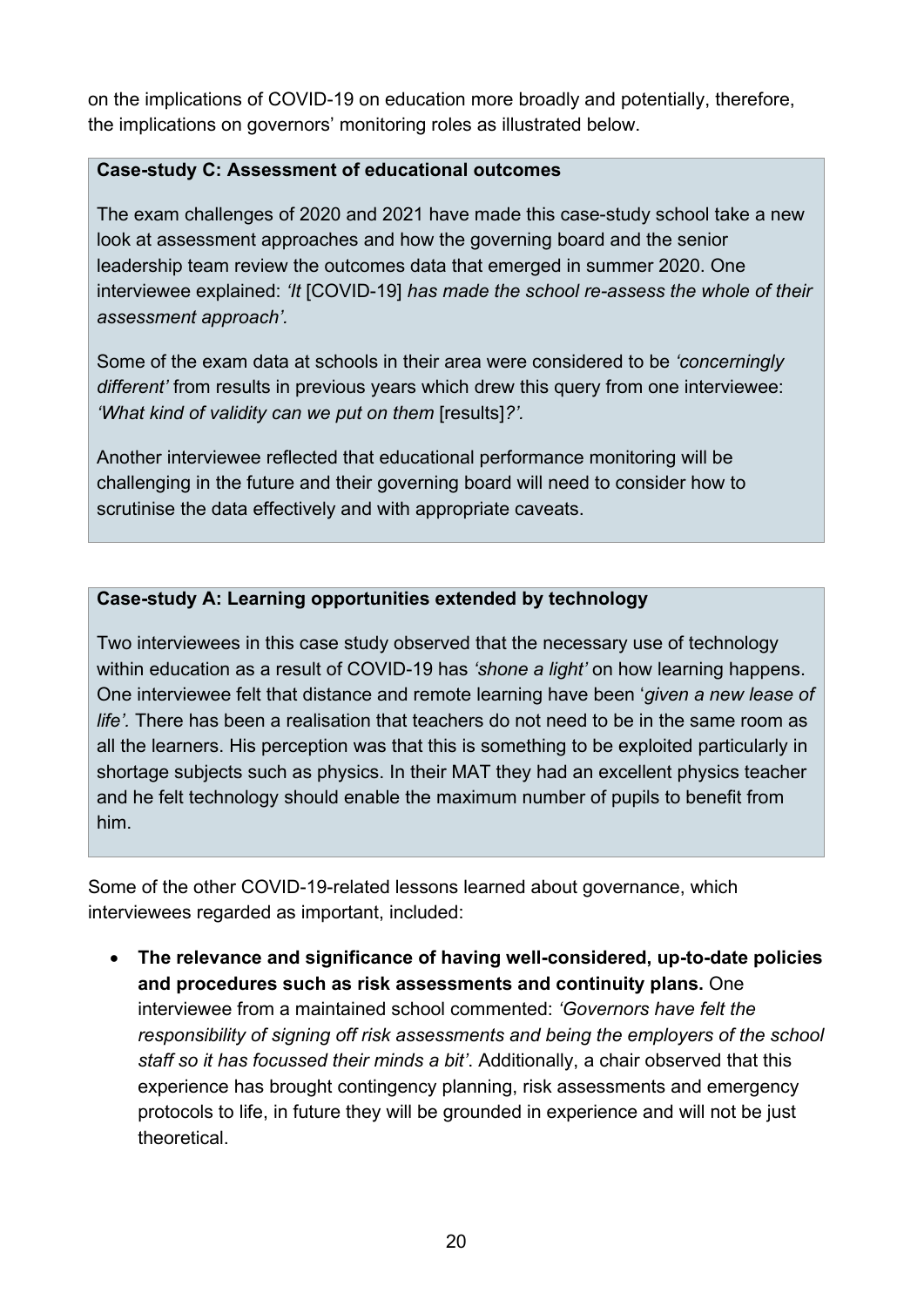- **The importance of having an effective governing board in place that fully understands the value of support and challenge and is considered fit-forpurpose.** In one case-study school the LGB was not thought to be operating at optimum level leading the executive leader and chair to comment that they have not felt fully supported through the pandemic. Conversely, a clerk to a board she considered to be highly effective before COVID-19 noted that: *'No one has had to step up as they were already stepping up'*. Another interviewee from the same case study felt that they had trustees who absolutely understood governance and *'it has held us in good stead in* COVID*-19'*.
- **How virtual meetings have improved the level of communication with all governors**. For example, one clerk felt that: '*Previously there was a danger that governors could fall off the radar and we're not having that now so governors are more on the ball'*. This clerk also noted that she was more aware of governor roles due to the enhanced communication.
- **How virtual meetings have increased flexibility in terms of the timing of meetings and the business content.** For example, flexibility as to when board meetings can be held, their frequency, duration and whether attendees join for the whole meeting or parts thereof. Additionally, one interviewee believed that they have managed to complete a lot of business virtually, with strategic development being the notable exception.

#### <span id="page-20-0"></span>**Governance priorities for the next year**

We asked interviewees what they considered to be the most important priorities for governance of their school or trust over the next year. They indicated that it will be imperative to ensure that students have access to the full learning experience again, helping them to recover in terms of academic and social progress and identifying and *'bridging the gaps in their learning'.* One interviewee noted that this is ultimately what governors are accountable for and should be the priority for the next year.

Another foremost action, in line with business as usual, was considered to be securing stable leadership, including governors, trustees and senior school leaders, within the school or trust. Examples of how leadership could be strengthened and secured included: the board stabilising the school through the imminent change of executive leader; recruiting the right trustees and school senior staff; and ensuring governors and trustees undergo appropriate training so they support and challenge and strengthen governance capacity.

Other priorities identified by this case-study research were:

• managing and leading the strategic decision as to whether to join an academy chain or not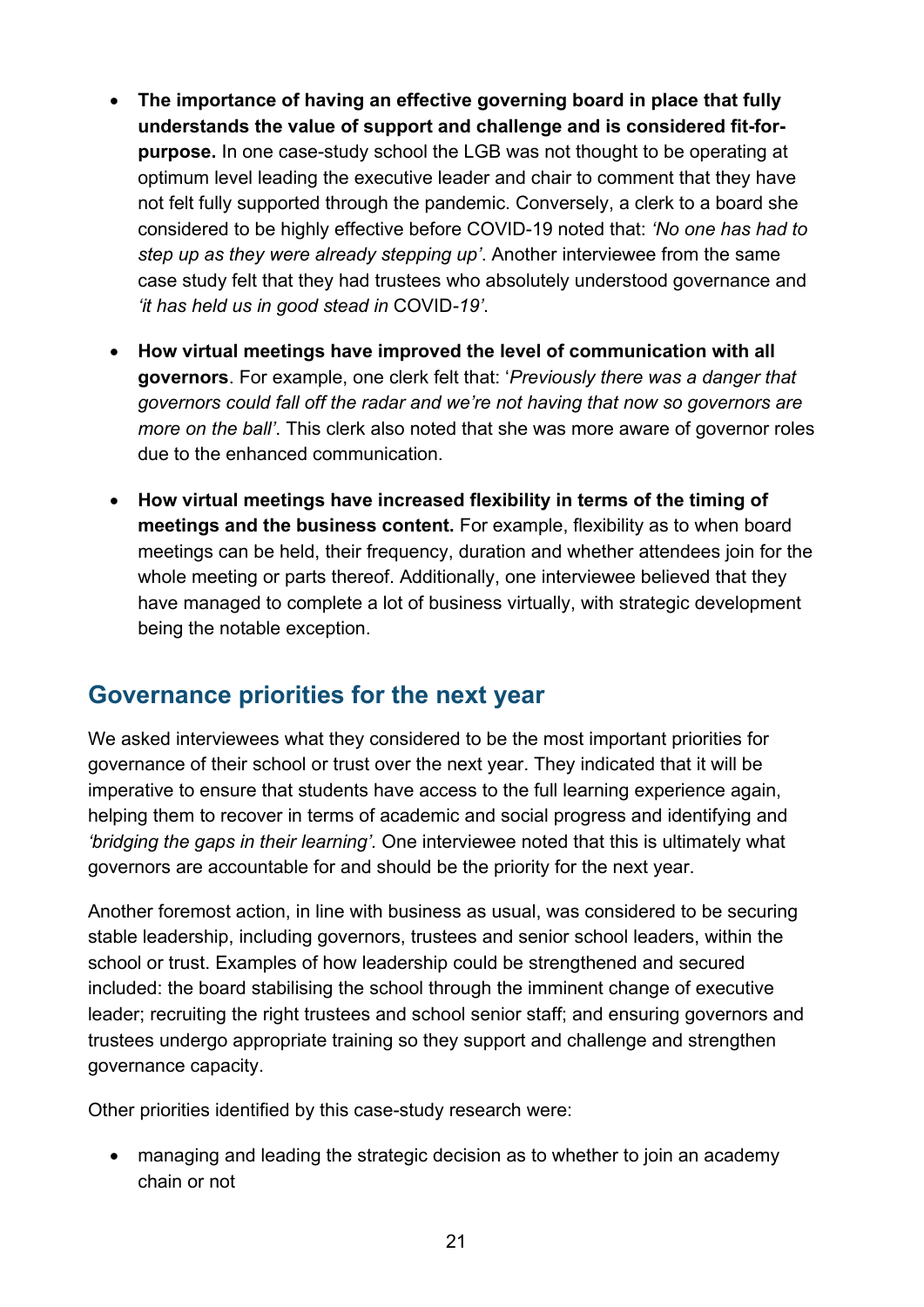- driving through school improvement
- income pooling where funding is amalgamated centrally and reallocated to academies as required.

Case-study interviewees also pointed out that they were going to be pre-occupied with the following COVID-19-related activities:

- safeguarding, including the COVID-19 threat
- monitoring assessment and educational performance post-COVID-19
- ensuring procedures and processes are kept up-to-date (the importance of which has been highlighted by COVID-19).

An overarching concern to be addressed over the next year and specific to the COVID-19 pandemic focused on improving and restoring wellbeing for staff and students. This trustee expressed the importance of this commitment: '*Making sure all young people including the gifted and disadvantaged get back to the levels of education pre-*COVID*-19 and the welfare of teachers recovers'.* 

Overall, these priorities are largely consistent with those identified by the NGA/Ofsted research (2020) which reported that the 'main priorities included pupils' performance and catching up on missed learning, and pupils' mental health and well-being'.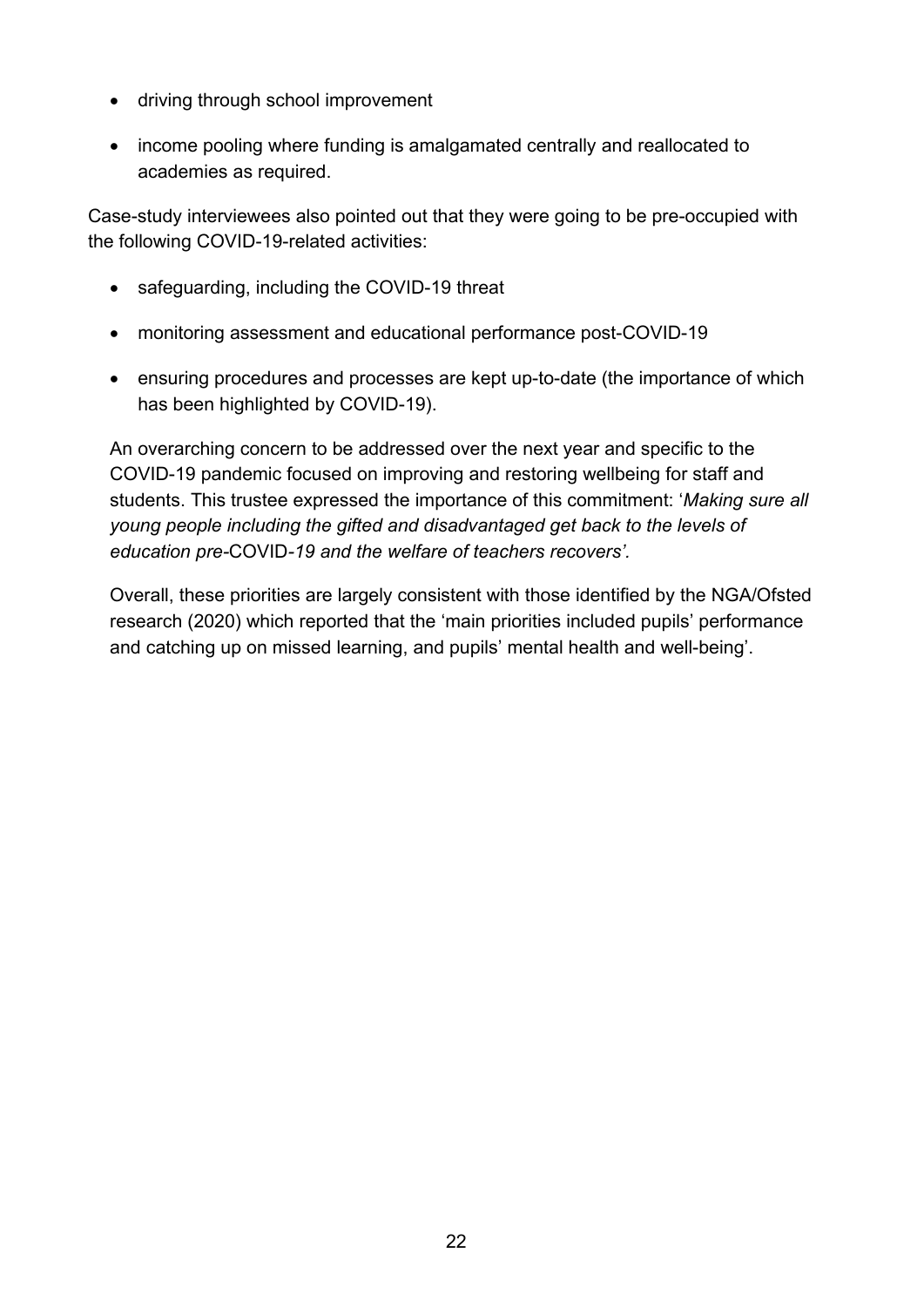## <span id="page-22-0"></span>**References**

Cattan, S., Farquharson, C., Krutikova, S., Phimister, A., Salisbury, A., and Sevilla, A., 2021. *Inequalities in responses to school closures over the course of the first Covid-19 lockdown*. IFS Working Paper W21/4. [pdf] Available at:

[<https://www.ifs.org.uk/publications/15302>](https://www.ifs.org.uk/publications/15302) [Accessed 22 February 2021].

Department for Education, 2021. *Restricting attendance during the national lockdown:* s*chools. Guidance for all schools in England.* [pdf] Available at:

[<https://assets.publishing.service.gov.uk/government/uploads/system/uploads/attachmen](https://assets.publishing.service.gov.uk/government/uploads/system/uploads/attachment_data/file/952443/210114_School_national_restrictions_guidance_FINAL_14012021.pdf) t data/file/952443/210114 School national restrictions quidance FINAL 14012021.pdf > [Accessed 18 February 2021].

Department for Education, 2020. *Governance handbook. Academy trusts and maintained schools.* [pdf] Available at:

[https://assets.publishing.service.gov.uk/government/uploads/system/uploads/attachment](https://assets.publishing.service.gov.uk/government/uploads/system/uploads/attachment_data/file/925104/Governance_Handbook_FINAL.pdf) data/file/925104/Governance\_Handbook\_FINAL.pdf [Accessed 25 February 2021].

Hill, R. and Forrest, C., 2020. *Governing a college using virtual meetings.* [pdf] Available at: [<https://www.cdn.ac.uk/wp-content/uploads/2020/12/Virtual-Governance-Report.pdf>](https://www.cdn.ac.uk/wp-content/uploads/2020/12/Virtual-Governance-Report.pdf) [Accessed 18 February 2021].

Kettlewell, K., Lucas, M., McCrone, T., Liht, J. and Sims, D., 2020. *School and trust governance. Investigative report.* [pdf] Available at: [<https://assets.publishing.service.gov.uk/government/uploads/system/uploads/attachmen](https://assets.publishing.service.gov.uk/government/uploads/system/uploads/attachment_data/file/924898/NFER_Governance_Strand1_Report_FINAL.pdf) [t\\_data/file/924898/NFER\\_Governance\\_Strand1\\_Report\\_FINAL.pdf>](https://assets.publishing.service.gov.uk/government/uploads/system/uploads/attachment_data/file/924898/NFER_Governance_Strand1_Report_FINAL.pdf) [Accessed 18 February 2021].

Montacute, R. and Cullinane, C., 2021. *Learning in lockdown.* [pdf] Available at: [<https://www.suttontrust.com/wp-content/uploads/2021/01/Learning-in-Lockdown.pdf>](https://www.suttontrust.com/wp-content/uploads/2021/01/Learning-in-Lockdown.pdf) [Accessed 18 February 2021].

National Governors Association, 2020. How to use the NGA skills audit and skills matrix. [pdf] Available at: [https://www.nga.org.uk/getmedia/f87e7eab-ebf6-4b04-ad79-](https://www.nga.org.uk/getmedia/f87e7eab-ebf6-4b04-ad79-49182c1f491e/Guide-to-NGA-Skills-Audit-and-Skills-Matrix-2020.pdf) [49182c1f491e/Guide-to-NGA-Skills-Audit-and-Skills-Matrix-2020.pdf](https://www.nga.org.uk/getmedia/f87e7eab-ebf6-4b04-ad79-49182c1f491e/Guide-to-NGA-Skills-Audit-and-Skills-Matrix-2020.pdf) [Accessed 25 February 2021].

Ofsted and NGA, 2020. *Governing in unprecedented times.* [pdf] Available at: [<https://assets.publishing.service.gov.uk/government/uploads/system/uploads/attachmen](https://assets.publishing.service.gov.uk/government/uploads/system/uploads/attachment_data/file/916875/Governance_continuity_in_unprecedented_times.pdf) t data/file/916875/Governance continuity in unprecedented times.pdf> [Accessed 18 February 2021].

Rose, S., Twist, L., Lord, P., Rutt, S., Badr, K., Hope, C., and Styles, B., 2021. *Impact of school closures on subsequent support strategies on attainment and socio-emotional wellbeing in Key stage 1: Interim Paper 1*. [pdf] Available at: [<https://educationendowmentfoundation.org.uk/public/files/Publications/Covid-](https://educationendowmentfoundation.org.uk/public/files/Publications/Covid-19_Resources/Impact_of_school_closures_KS1_interim_findings_paper_-_Jan_2021.pdf)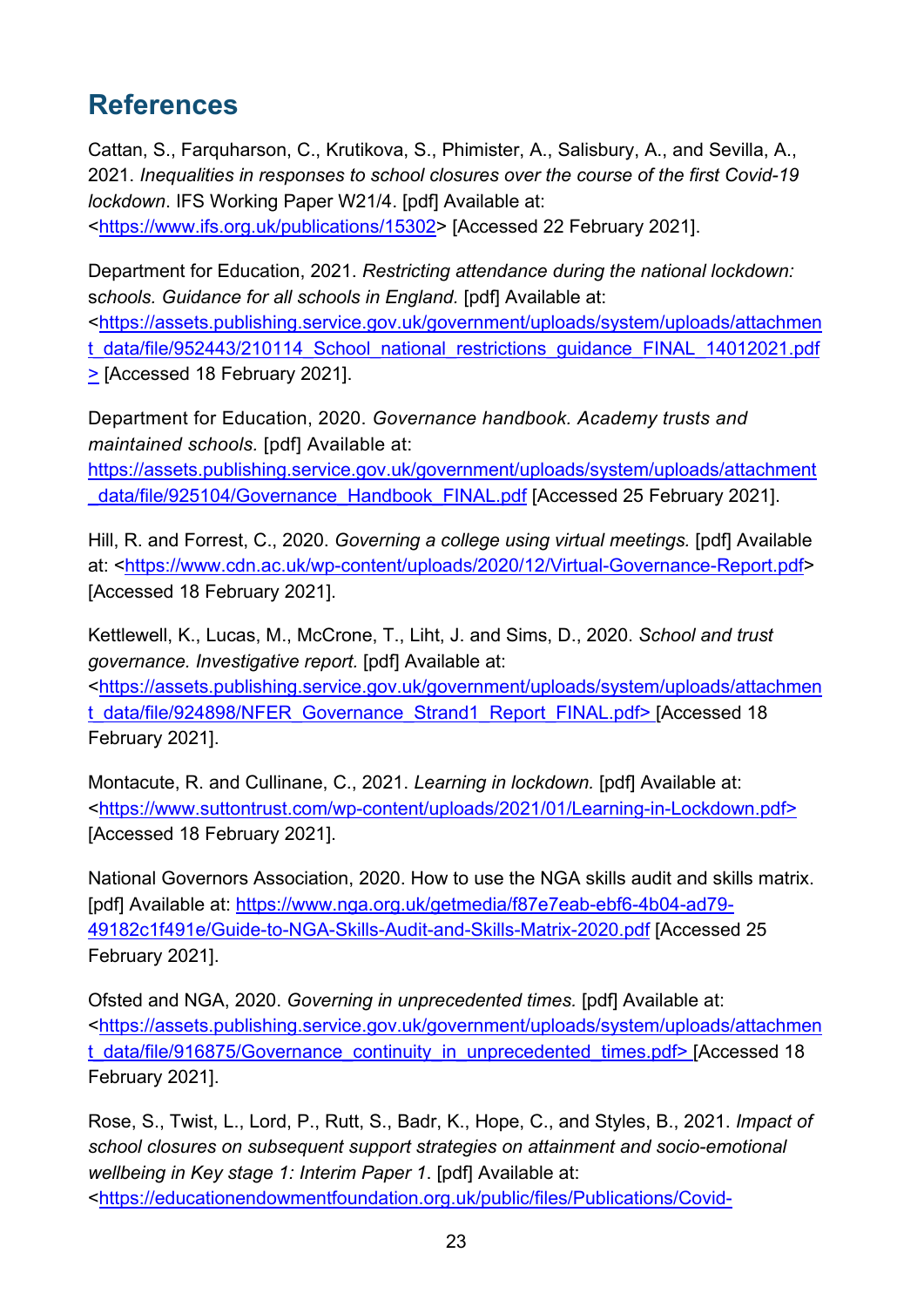19 Resources/Impact of school closures KS1 interim findings paper -Jan\_2021.pdf> [Accessed 22 February 2021].

Sharp, C., Nelson. J., Lucas. M., Julius, J., McCrone. T. and Sims, D., 2020. *Schools' responses to covid-19: the challenges facing schools and pupils in September 2020.* [pdf] Available at:

[<https://www.nfer.ac.uk/media/4119/schools\\_responses\\_to\\_covid\\_19\\_the\\_challenges\\_fa](https://www.nfer.ac.uk/media/4119/schools_responses_to_covid_19_the_challenges_facing_schools_and_pupils_in_september_2020.pdf) [cing\\_schools\\_and\\_pupils\\_in\\_september\\_2020.pdf>](https://www.nfer.ac.uk/media/4119/schools_responses_to_covid_19_the_challenges_facing_schools_and_pupils_in_september_2020.pdf) [Accessed 18 February 2021].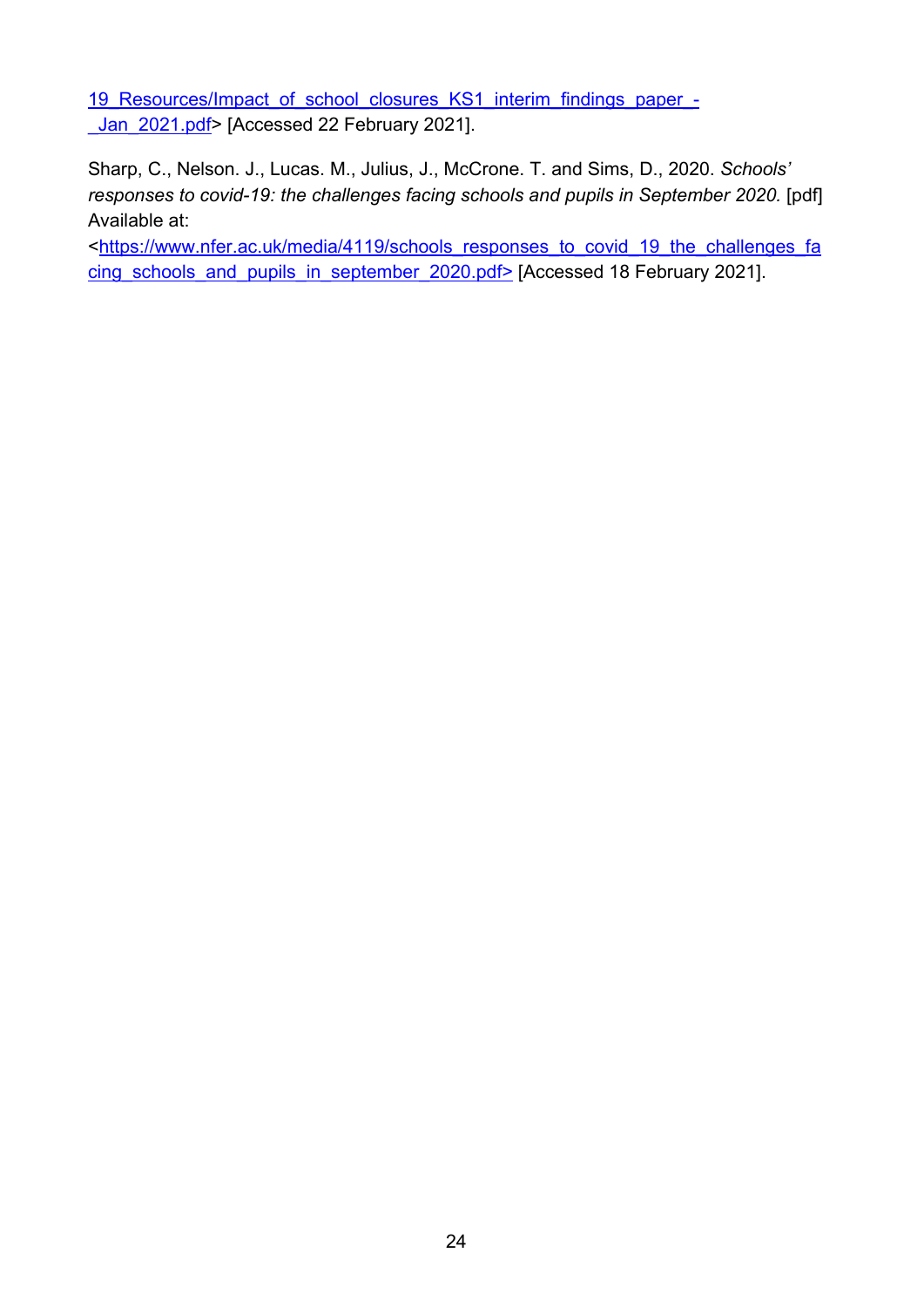## <span id="page-24-0"></span>**Appendix 1 – Case-study method**

A sample of 15 schools was drawn from schools who participated in the online survey administered between November 2019 and March 2020 and agreed to be contacted for this strand of the research project. The sample was stratified to include a range of school types, trust sizes, school phases, and regions. The case studies were carried out virtually between 7<sup>th</sup> December 2020 and 18<sup>th</sup> January 2021. Due to the school closures announced on the  $4<sup>th</sup>$  January and subsequent agreement with the DfE not to overburden schools, data collection was limited to four case studies. The key characteristics of the case-study schools and trusts are shown in Table 1.

| Case<br><b>Study</b> | <b>Trust/School</b><br><b>Type</b>              | <b>Interviews completed</b>                                                                                                                              | <b>Trust Size</b>                   | <b>School</b><br><b>Phase</b> | <b>Region</b>   |
|----------------------|-------------------------------------------------|----------------------------------------------------------------------------------------------------------------------------------------------------------|-------------------------------------|-------------------------------|-----------------|
| $\overline{A}$       | Multi-<br>academy<br>trust                      | Four trust board<br>interviews with the<br>executive leader, chair of<br>trustees, a trustee and<br>the clerk                                            | National<br>$(16-30)$<br>academies) | Primary<br>and<br>secondary   | National        |
| B                    | Multi-<br>academy<br>trust                      | Five interviews across<br>the trust board and a<br>local governing body,<br>including two executive<br>leaders, the chair of<br>trustees and two clerks. | National<br>$(16-30)$<br>academies) | Primary                       | National        |
| $\mathsf{C}$         | Single-<br>academy<br>trust                     | Four interviews with the<br>executive leader, chair of<br>trustees, a governor and<br>the clerk.                                                         | N/A                                 | Secondary                     | <b>North</b>    |
| D                    | Maintained<br>(supported<br>by a<br>federation) | Three interviews with the<br>executive leader, chair of<br>governing board and the<br>clerk.                                                             | N/A                                 | Primary                       | <b>Midlands</b> |

#### **Table 1 The characteristics of the achieved case-study schools and trusts.**

A virtual board meeting was observed at case study D. A second meeting observation was conducted for a fifth school, however the accompanying interviews were unable to go ahead following the school closures.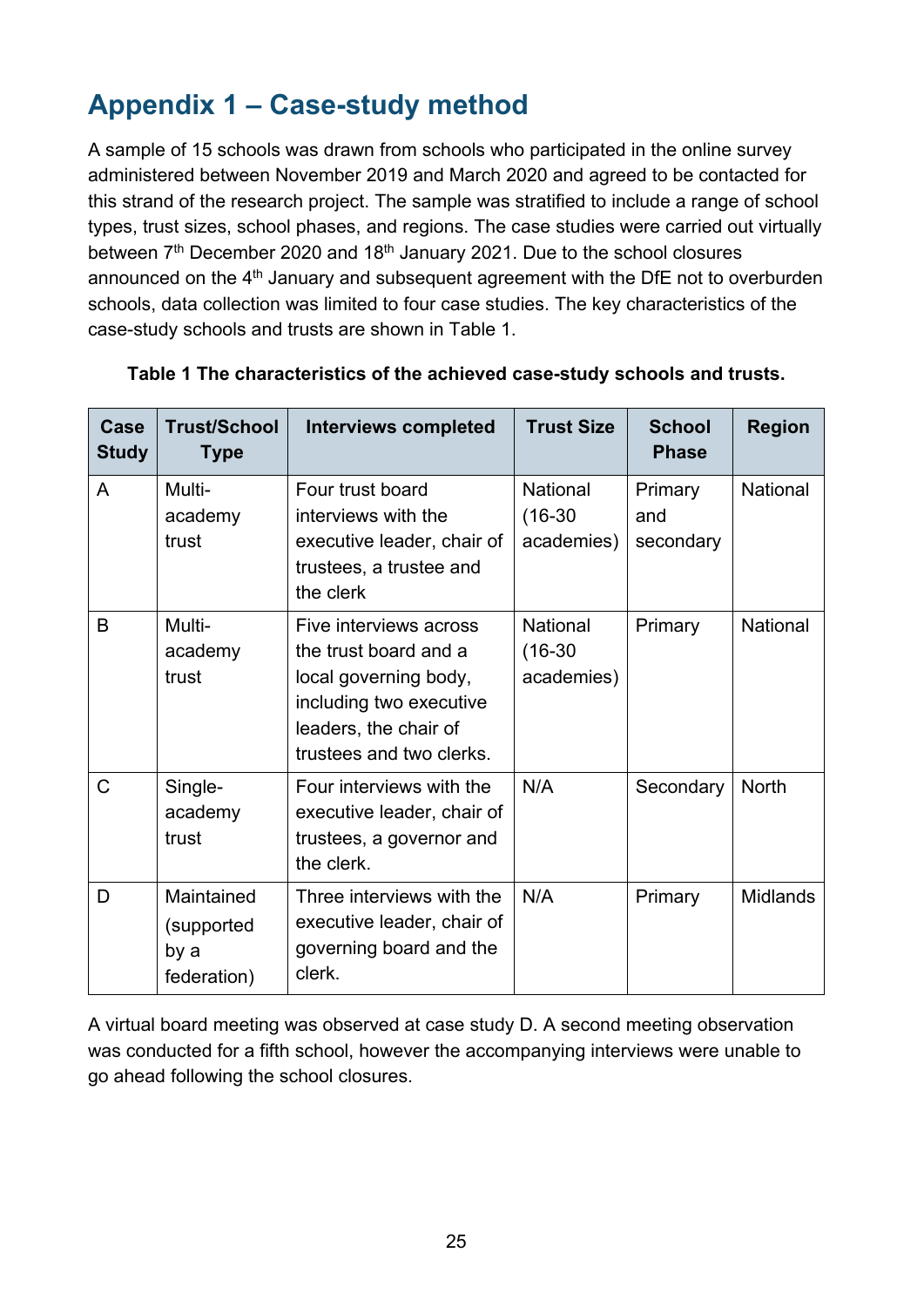## <span id="page-25-0"></span>**Appendix 2 – Governance definitions**

**Trust:** An academy trust is a charitable company limited by guarantee. It is an independent legal entity with whom the Secretary of State has decided to enter into a funding agreement on the basis of agreeing their articles of association with the Department for Education. Academy trusts have members and trustees, whose roles are defined below. Catholic and Church of England academy trusts are referred to as Academy Companies. In church schools the term "trust" is reserved for the separate trust that owns the land.

**Multi-academy trust (MAT):** a trust which is set up to run a number of academies.

**Single-academy trust (SAT):** a trust which is set up to run a single academy.

**Maintained school:** receives funding through its local authority (LA). There are four different types of maintained school: community schools, voluntary-controlled (VC) schools, voluntary-aided (VA) schools, and foundation schools.

#### **Structures of governance**

The governing board: a collective term for the accountable body for a school or trust.

**Maintained school governing body:** this is the accountable body for an LA maintained school.

**Trust board:** this is the accountable body for an academy or academies within the academy trust.

**Local governing bodies (LGBs):** a sub-committee of the board to whom certain functions have been delegated. They are a formal part of the governance structure of a MAT as determined in the trusts' articles of association. Trustees decide which, if any, governance functions are delegated to the LGBs. Therefore, LGBs can be wholly advisory or have differing levels of delegated responsibility, depending on the scheme of delegation set out by the trust.

#### **Roles within school and trust governance**

**Chair of Trust board/ Chair of Governors:** an individual elected by the board to lead the board. Within this paper, and when talking about roles within governance, chairs have been treated as a separate group to all other governors/trustees, as it may be the case that chairs have a different perspective to those governors/trustees who are not chairs.

**Trustees:** those who sit on the board of an academy trust. They are both charity trustees and company directors of the academy trust. In Catholic and Church of England Academy Companies trustees are referred to as Directors, the term 'trustees' is reserved for those on the board of the separate trust that owns the land. Trustees collectively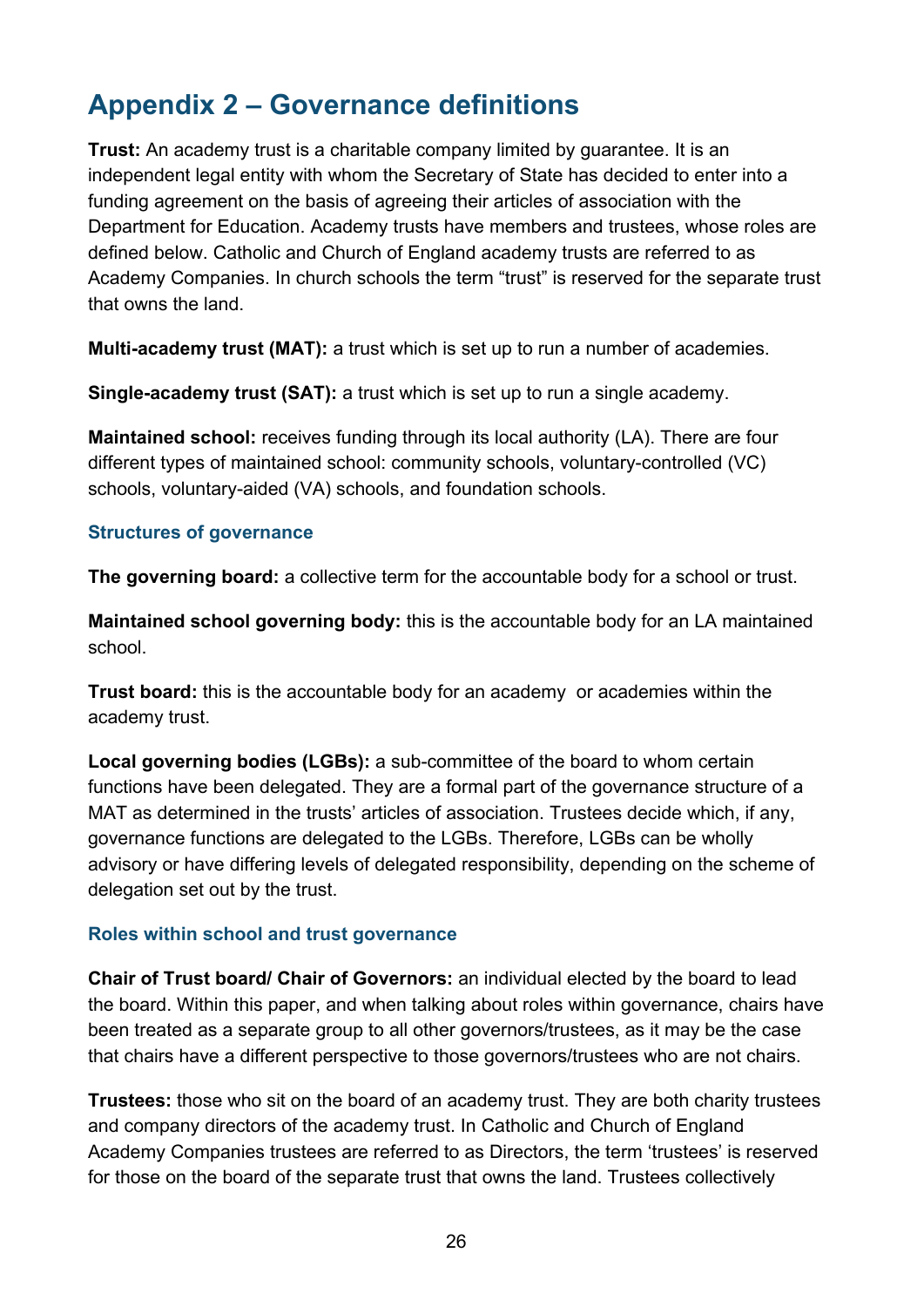undertake the three core functions of governance: ensuring clarity of vision, ethos and strategic direction of the school, holding executive leaders to account for the educational performance of the organisation and its pupils and the effective and efficient performance management of the staff, and overseeing the financial performance of the organisation and making sure its money is well spent.

**Governors:** those who sit on a maintained school governing body. Governors collectively undertake the three core functions of governance: ensuring clarity of vision, ethos and strategic direction of the school, holding executive leaders to account for the educational performance of the organisation and its pupils and the effective and efficient performance management of the staff, and overseeing the financial performance of the organisation and making sure its money is well spent.

**Local governors**: those who sit on a Trust's LGB(s) may be referred to as 'local governors'. The Trust board will decide what, if any, governance functions they will delegate to LGBs. They may set up LGBs as wholly advisory bodies. LGBs of academies with a religious designation must uphold the designated religious character of their academy.

**Executive Leaders:** those being held to account by the governing body for the performance of the school or trust. This would include CEOs, executive leaders, headteachers, executive principals and principals. This might also include other senior employees of the school or trust.

**Clerks:** the governing body's clerk or 'governance professional' who enables the board to understand its role, functions and legal duties through providing a range of professional support, advice and expertise to the board. This definition also includes governance professionals, heads of governance and company secretaries who undertake a clerking role.

**Link Governors/Trustees:** those members of the governing board who have been given specific oversight of a particular area and which enables a board to deepen its knowledge of a particular area specifically where the board has specific legal duties, within the school or trust. However, accountability remains at board level.

**Members:** Academy trusts are founded by members who have a general duty to exercise their powers, to further the academy trust's charitable purpose.

Definitions taken from gov.uk doc [Structure and Roles](https://www.gov.uk/government/publications/governance-structures-and-roles)